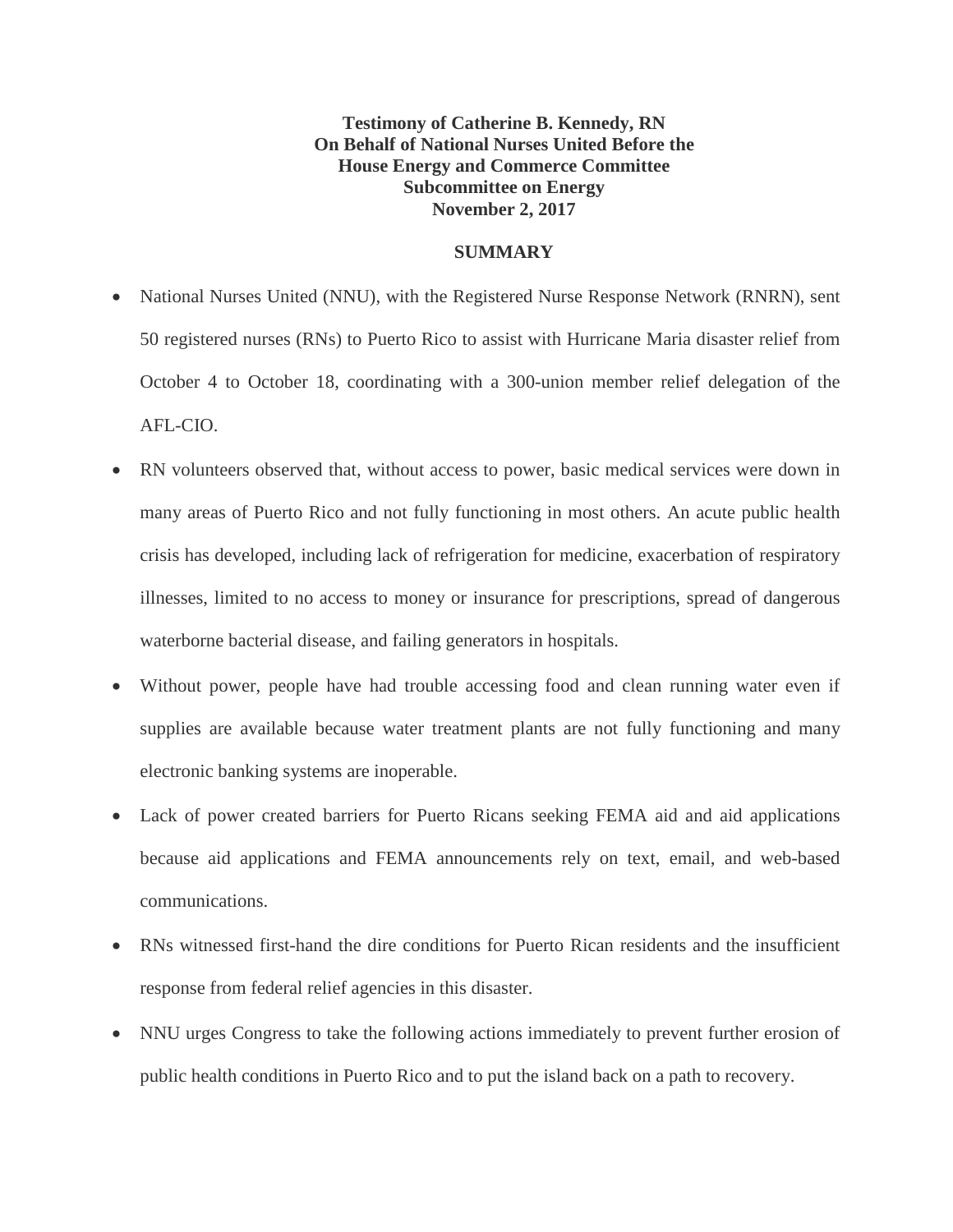## **Testimony of Catherine B. Kennedy, RN On Behalf of National Nurses United Before the House Energy and Commerce Committee Subcommittee on Energy November 2, 2017**

Chairman Upton, Ranking Member Rush, and other Members of the Subcommittee, good morning and thank you for inviting National Nurses United (NNU) to provide testimony on Hurricane Maria disaster relief in Puerto Rico. My name is Catherine Kennedy, of Roseville, CA. I have been a registered nurse (RN) for 37 years, and I am one of the Vice Presidents of NNU, the largest union representing RNs in the United States. NNU currently has over 150,000 members who work as bedside healthcare professionals in every state in the nation. I submit this testimony on Hurricane Maria disaster response efforts today on NNU's behalf.

On October 18, I returned from a two-week volunteer deployment with NNU's Registered Nurse Response Network (or as we call it RNRN) to Puerto Rico to assist with Hurricane Maria disaster relief. RNRN is a national network of direct-care RNs that coordinates sending volunteer RNs to disaster stricken areas where and when they are needed most. RNRN is a project of the California Nurses Foundation, which is a  $501(c)(3)$  non-profit organization, affiliated with National Nurses United. RNRN first deployed nurses after the South East Asian Tsunami in 2004, and again in 2005 when Katrina and Rita — two of the most destructive hurricanes in history — dramatically exposed America's flawed disaster relief system. RNRN has since responded to other disasters, including the earthquake in Haiti in 2010, super storm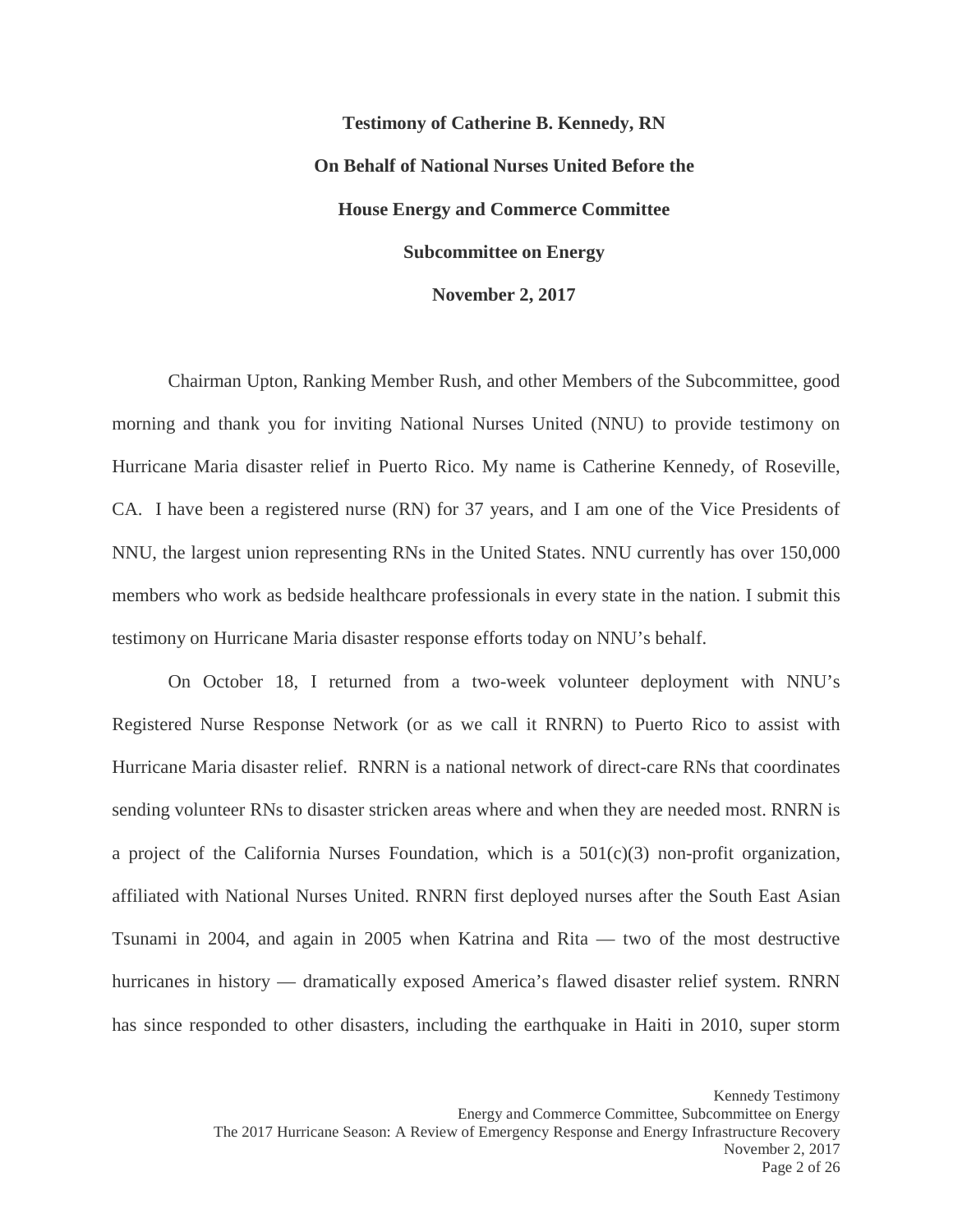Sandy in 2012 and Typhoon Haiyan in 2013, in addition to other humanitarian missions and ongoing first aid support.

Shortly after Hurricane Maria made landfall in Puerto Rico on September 20, 2017, a large delegation of 50 volunteer nurses deployed with RNRN to Puerto Rico as part of a 300 person delegation of skilled union members organized by the AFL-CIO. The deployment took place from October 4 to October 18 – I returned to the mainland exactly two weeks ago.

NNU nurses, especially those of us who were on the ground in Puerto Rico, very much appreciate your holding this hearing and providing us the opportunity to share with you the perilous public health crisis that we have witnessed. I would like to tell you about the realities we witnessed and outline for you the many ways in which the lack of electricity and energy is endangering people's lives and leading to preventable death and illness.

NNU's full report on the conditions in Puerto Rico that RNRN volunteers observed are attached to this testimony.

#### *The RNRN and AFL-CIO Disaster Relief Deployment to Puerto Rico and FEMA Response*

After arriving in Puerto Rico, I helped to organize nurses into teams to provide skilled nursing care and assess the public health of communities they visited. We evaluated many different factors including access to food, water, and healthcare, basic living conditions, and medical needs. In many of the communities we visited outside of San Juan, we were the first relief workers that communities had seen. As a result, our nurses were at times the first people to clear roads in order to reach rural communities, or to purchase and deliver food for people who had not yet been assisted by FEMA or other agencies.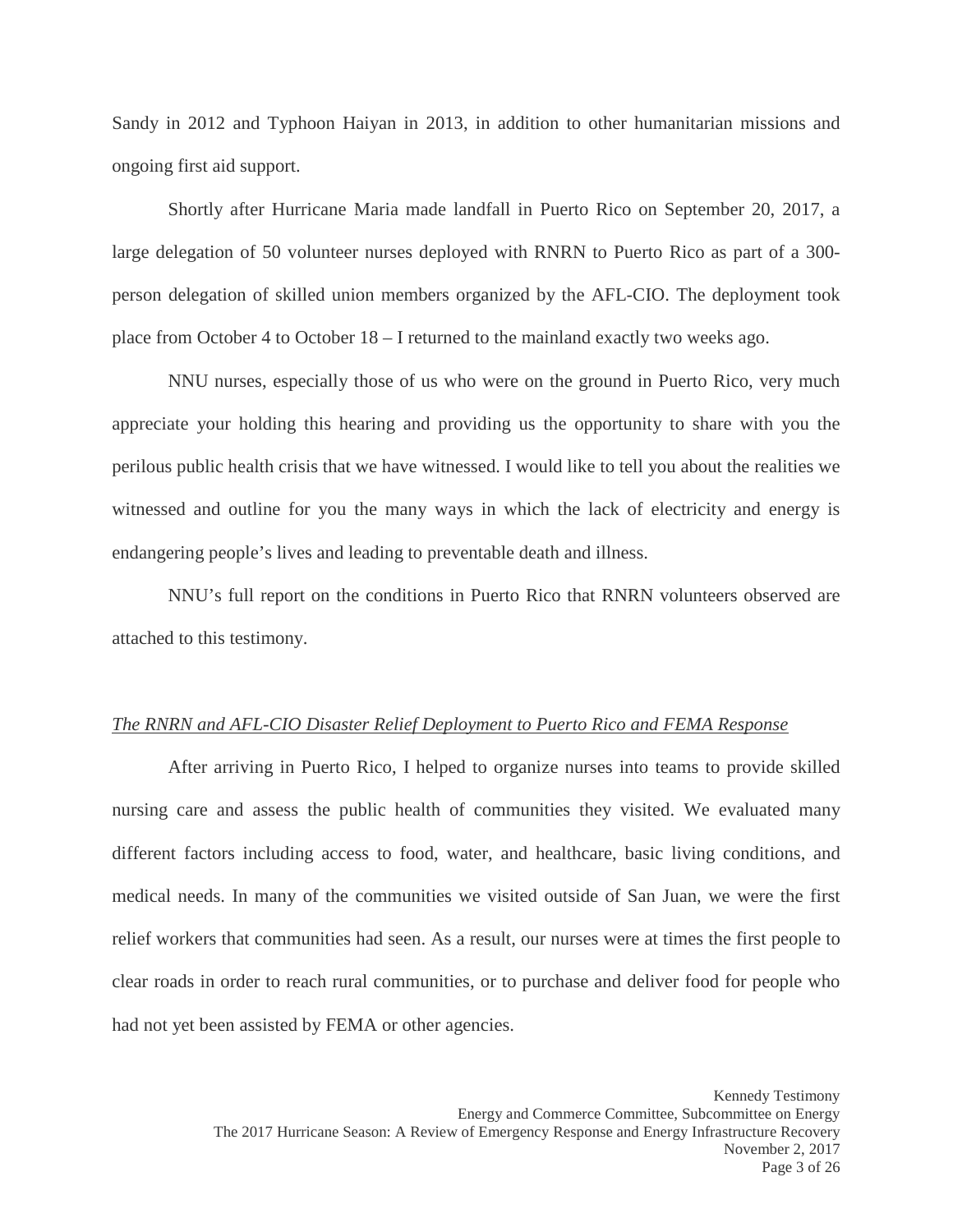I took the role as the lead RN for the AFL-CIO deployment's healthcare teams. I was responsible for overseeing which municipalities the teams were visiting. With a map of the island, we tracked the health assessment of each community we visited. What we saw time and time again was that the lack of electricity and the lack of energy sources exacerbated the disaster or created new ones.

The reality of this situation hit home for me, when in the first days of our deployment, I visited homes in Cupey, a neighborhood in San Juan, with an industrial hygienist. We were assessing the living conditions, especially as they related to safe drinking water. Normally, the first thing you would advise someone to do when water is unsafe to drink is to boil their water. I asked the residents we were visiting if they had electricity or gas to boil their water – all of them said no.

### *The Public Health Impact Resulting From Lack of Power*

Without access to power, basic medical services are down in many areas and not fully functioning in most others. An acute public health crisis has developed.

Without electricity, people with chronic illnesses cannot refrigerate their medications. For example, a group of our nurses travelled to Loiza and worked with elderly residents who depended on insulin. The residents had put their insulin in bowls of tepid water, to try to keep this life-saving medicine cool enough to use. The fact is that without refrigeration, people with diabetes, hypertension, and other illnesses are at risk of severe illness and death.

Patients who require the use of breathing treatments for respiratory illnesses were unable to use their medications because many of the drug delivery devices need electricity. People with asthma who rely on Nebulizers have been unable to perform necessary breathing treatments.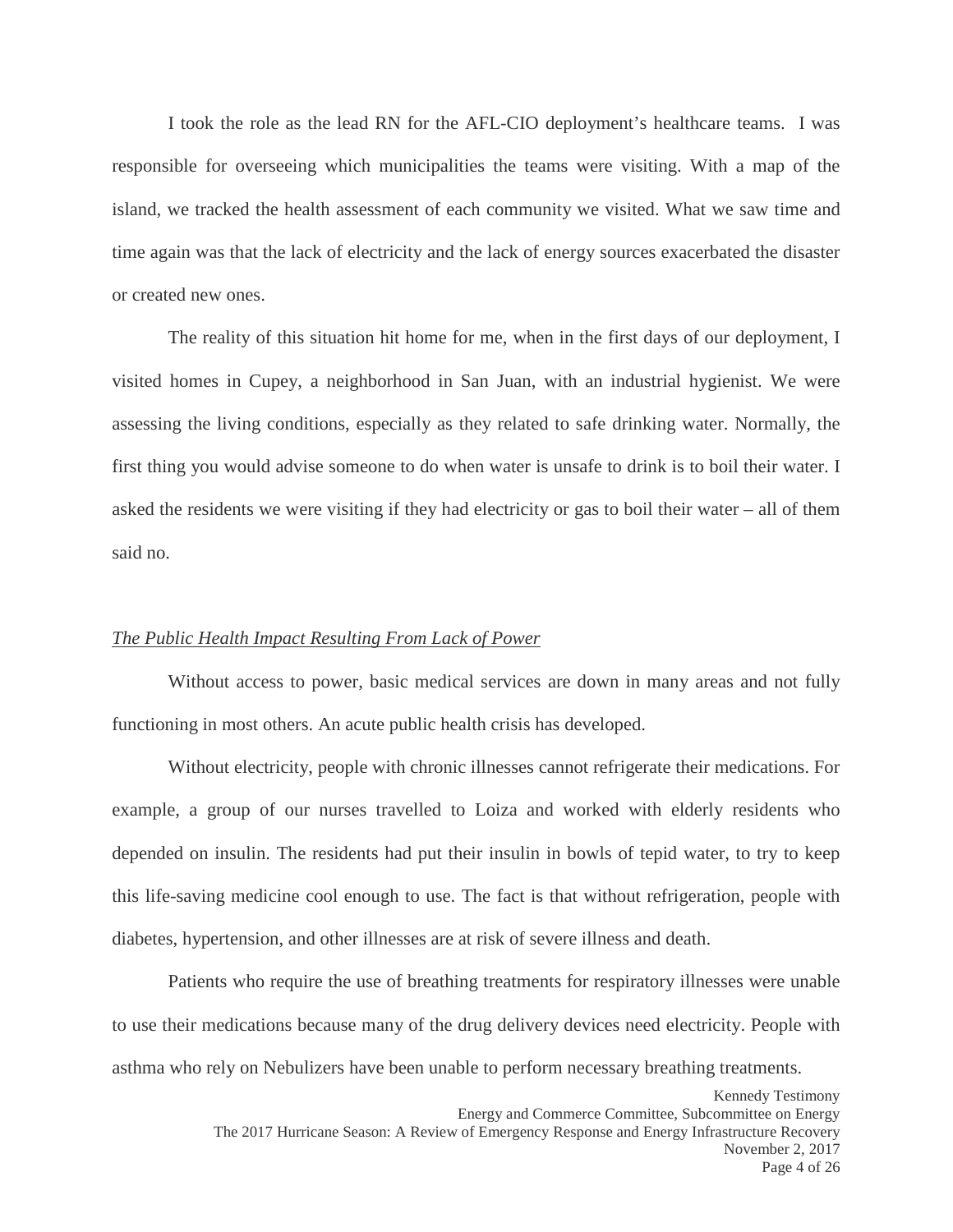Without power, pharmacies cannot refrigerate their medications nor can they access their computer systems which store prescription orders for refills. Patients have been left scrambling to find doctors to write new prescriptions for their medications, so that the pharmacy can process it. Yet, many doctor's offices are closed. As of October 18 when I left, there were clinics and pharmacies in rural areas that remained closed, partly because the grid was still down and accessing reliable generators and fuel is nearly impossible.

Without their computer and online systems, pharmacies cannot access insurance information for patients. As a result, many are asking patients to pay the full cost of medication. Most people do not have the cash to pay for prescriptions, and even if they have money in the bank, they cannot access that cash because many ATMs and the electronic banking system are also down. The ATMs that are working have long lines, with people waiting hours to withdraw money, if they have access to a vehicle and gas in order to make the trip to one that is working.

When we first arrived, two weeks after the hurricane hit, hospitals were still not able to run at full capacity, and had to operate under dangerous circumstances. My understanding is that most hospitals are now up and running with generators, but they cannot depend on generators in the long term. Generators are perpetually failing and fuel is hard to access. Running on gas, generators throughout the community create their own health problems, exacerbating respirator distress caused by black mold and posing carbon monoxide risks.

Perhaps most important in the short term, is that when a hospital relies solely on a generator, there are certain procedures that cannot be performed because of the amount of energy they use. We experienced this first hand during our deployment when two of the nurse volunteers needed to be hospitalized. I was able to observe the situation in multiple San Juan hospitals, as we tried to find the best care available for our volunteers. One of the nurses needed an MRI, and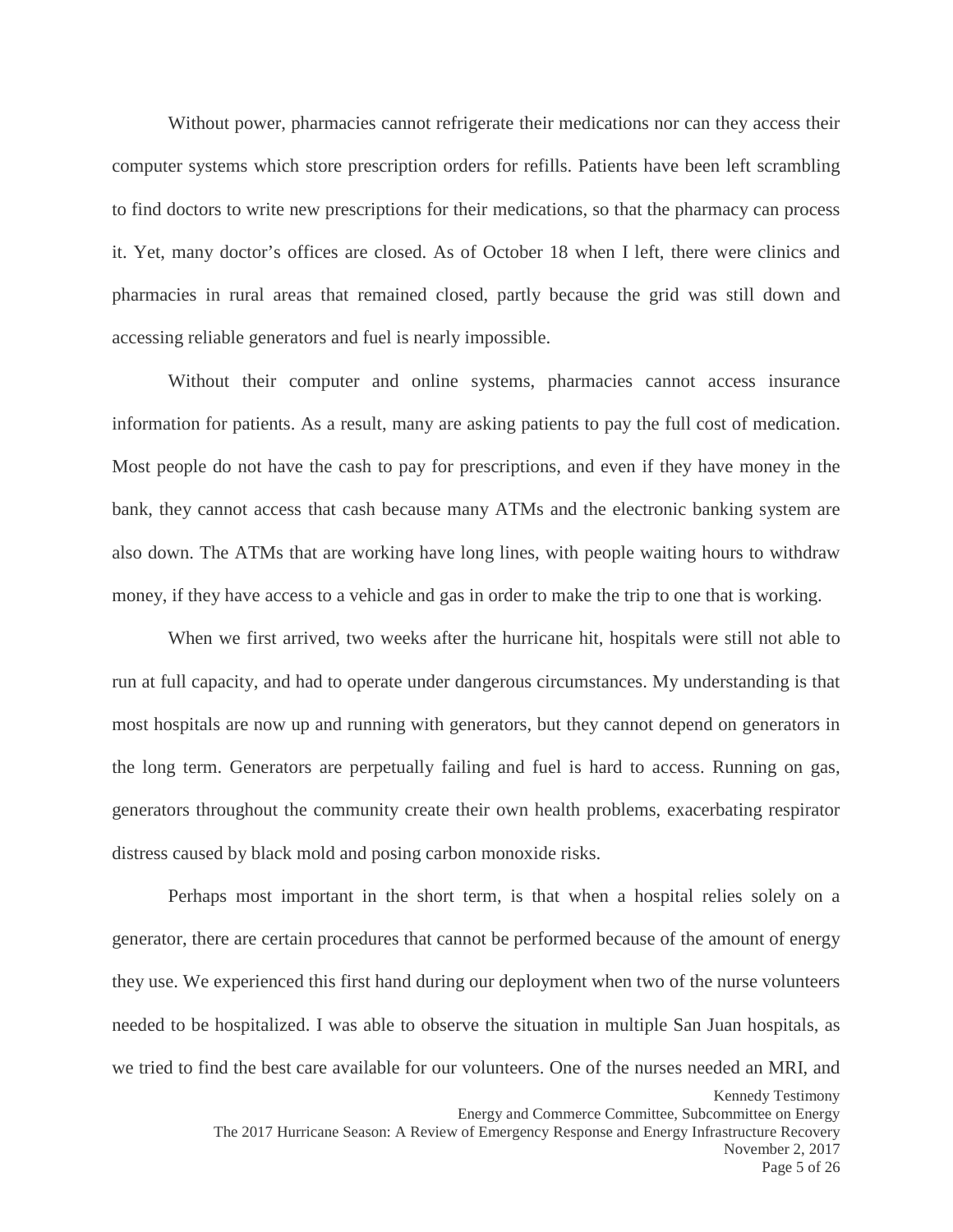the doctor informed us that they could not do the MRI because the hospital was relying only on a generator.

As long as hospitals are relying solely on generators, patients will be denied the full care that they need.

Finally, during the time I was there, as many of you may have heard through media reports, the USNS Comfort was just off the shore of Puerto Rico, but most of its 250 beds were unused weeks after the Hurricane hit, even though its services were badly needed. Without electricity, communication was constrained throughout the island, and so many clinicians were unaware that the Comfort was close by. Or, if they were aware, they did not know how to transfer their patients to the ship. Having served on the USNS Comfort previously, I know that its services would have greatly helped the people of Puerto Rico in the first weeks after the disaster, if only we could have transferred patients to the ship.

### *Lack of Access to Food and Water*

We immediately saw that because of the power outage, people could not access food and water even if supplies were available. Without reliable power, the electronic banking system was initially inoperable and much of it is still not up and running. This makes the simple act of purchasing food and water – when there is some available – nearly impossible. Stores cannot take credit cards, and ATMs do not work. Bank services that under normal circumstances take minutes, now can take hours to complete in Puerto Rico. If someone did have cash when the hurricane first hit, that money quickly ran out.

Without electricity or energy, Puerto Ricans are unable to refrigerate and cook their food. Without ready access to fresh food, they must rely on canned and processed foods, which are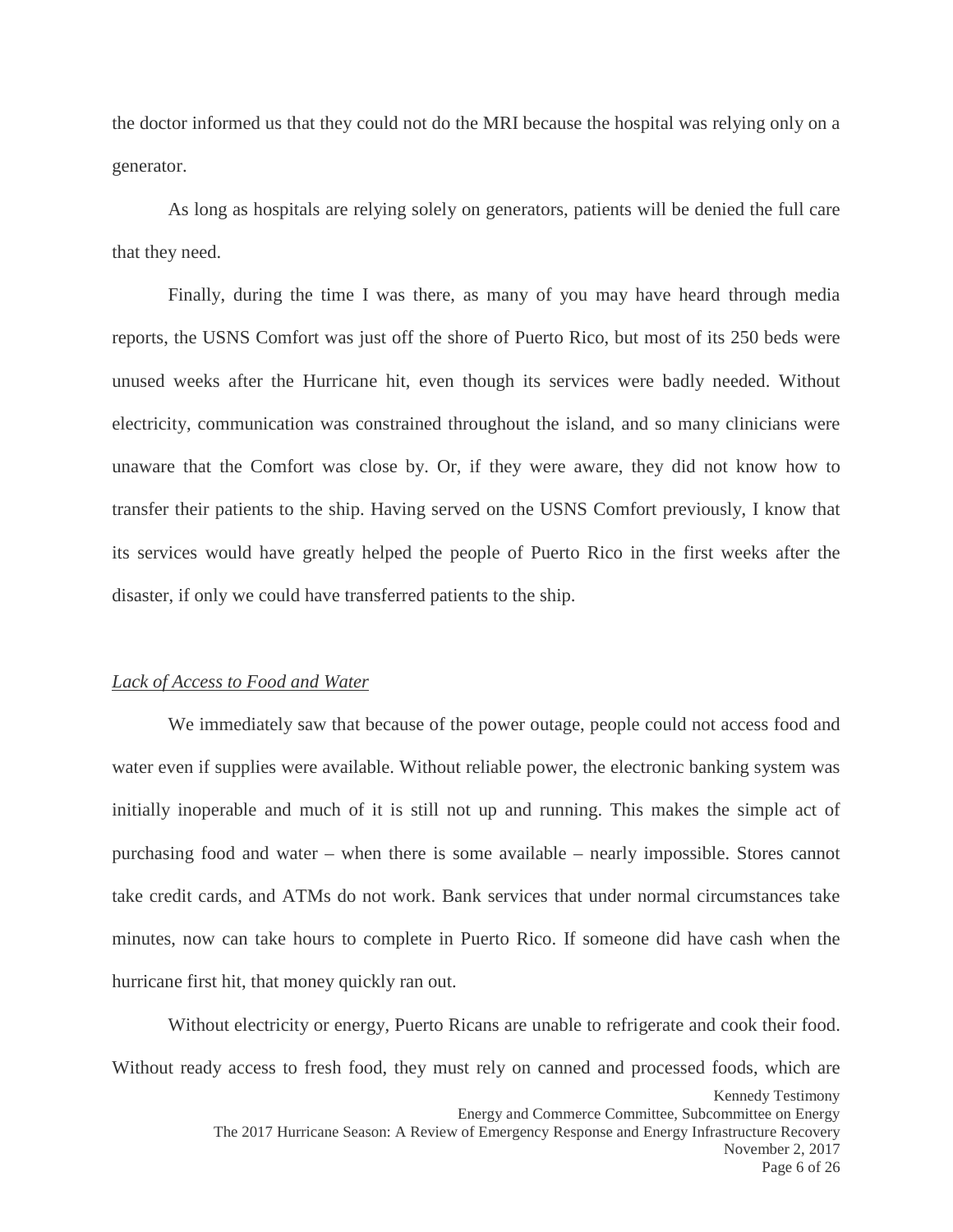often high in sodium. This can be incredibly dangerous for the many people with chronic health concerns. As I think many of you know, most people have not had access to food, especially in rural communities. As long as there is no power in Puerto Rico, people will continue to be reliant on relief organizations to provide food and water.

Electricity is also needed to run waste water treatment plants, and to restore the functioning of water utilities so that residents have clean running water. Since water treatment plants had not been restored during our time in Puerto Rico, nurses witnessed the beginnings of multiple outbreaks of water borne diseases including leptospirosis, an animal-borne bacterial disease that can be fatal if not properly treated in time.

Puerto Rican resident are facing excruciating questions: do they suffer from severe dehydration or drink from contaminated rivers or streams that could lead to their death? Should they risk contracting and spreading a potentially lethal epidemic of leptospirosis, or risk using Superfund well water or untreated water coming from a spring? Everyday, our nurses on the deployment saw our fellow citizens in Puerto Rico desperate for safe drinking water and forced to make terrible choices.

### *Problems Accessing FEMA Aid and Aid Applications*

In the report NNU released, there is first hand testimony from our nurses who witnessed the problems people faced in accessing FEMA aid applications. Without power, people weren't able to access FEMA's online notices about where and when FEMA would be available. When people knew that FEMA would be in their communities to collect applications for aid, it was through word of mouth.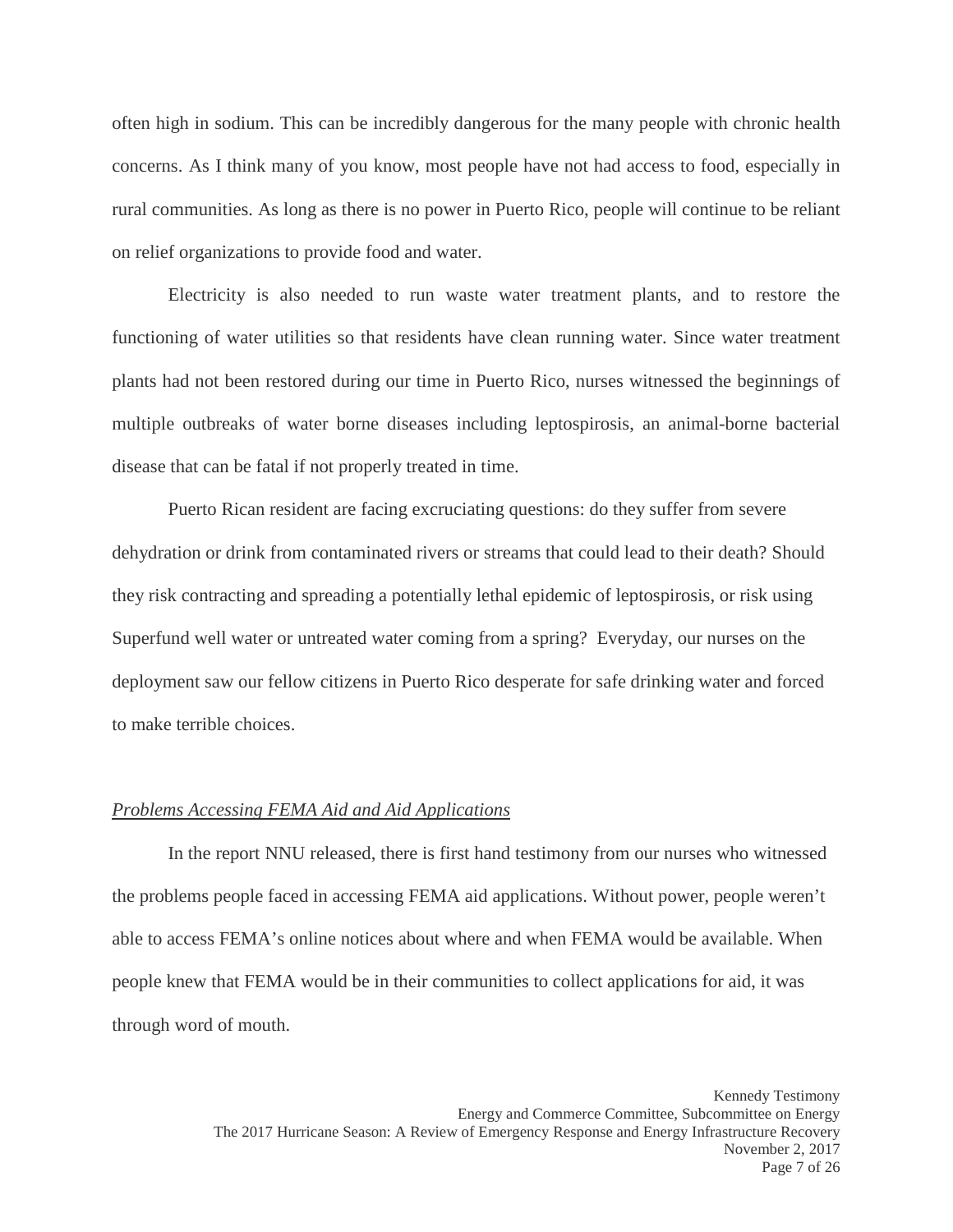Even if families figured out when FEMA would be in town, the lack of power raised more barriers. In one town, RNs met families that lined up for aid at 10 p.m. the night before FEMA was there. In another, people were lining up as early as 3 a.m. Doors would open at 8 a.m. and lines would be cut off by FEMA at 10AM. For those who made it through the line, they were told that necessary follow-up communications on their FEMA aid applications would be sent by an outsourced company that only texts or emails. Families in desperate need for FEMA aid were now left to the whims of faulty electric utilities and the hopes that internet, email, or cell service would be restored in time.

### *Federal Government Response Has Been Inexcusably Delayed and Unacceptably Insufficient.*

Based on the experiences of our nurses, the federal government's response to the critical health and safety needs of Puerto Ricans has been woefully insufficient. Given the complex challenges outlined above, it is necessary that the government step in swiftly to ensure that Puerto Ricans regain access to electricity and power immediately.

The response to Hurricane Maria has also been inadequate in other areas. Most notably, our nurses were appalled by the lack of food and water assistance provided by FEMA, and the quality of that assistance where it existed. Those who received food from FEMA received junk food, like Pop-Tarts and Oreos. After waiting in line for hours for FEMA assistance, we watched as residents walked away with only a snack-sized pack of Cheez-its and a small bottle of water. Repeatedly, in town after town, residents told RNs that we were the first relief workers they had seen – even a full three weeks or more after Maria had made landfall.

In one community, an RNRN volunteer reported that seemingly every single resident had conjunctivitis. In other communities, the presence of black mold, and residents sleeping on wet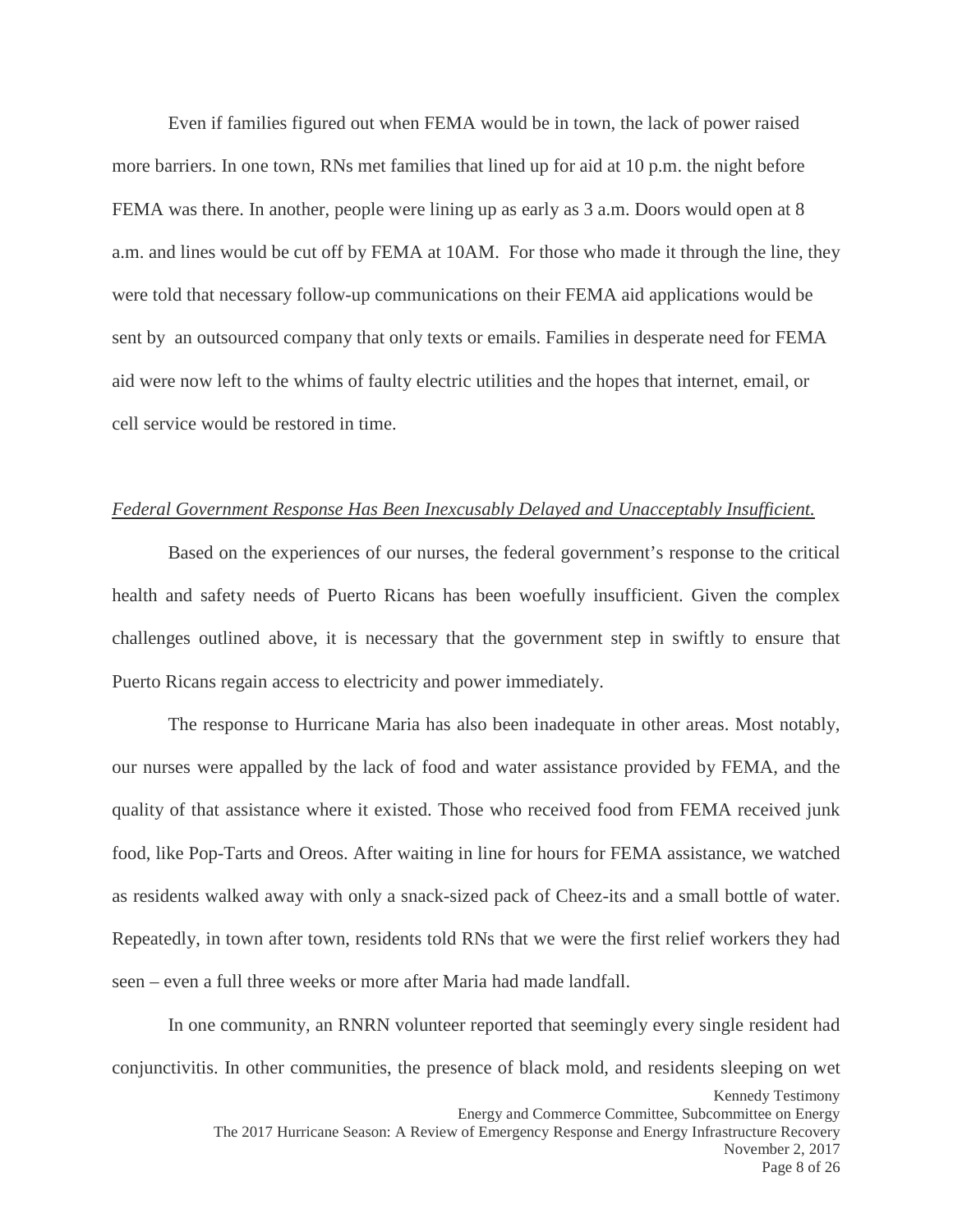<span id="page-8-1"></span><span id="page-8-0"></span>couches, were posing significant health concerns. Our RNs found people who they worry may die before sufficient food, water, or medicine reaches them. In a desperate effort to help, our nurses conducted public health education, producing and distributing a flyer, and going on the radio to teach people how to clean black mold and disinfect their water.

<span id="page-8-5"></span><span id="page-8-4"></span><span id="page-8-3"></span><span id="page-8-2"></span>I'm so proud of our nurses. The map tracking RNRN's relief efforts shows all that we accomplished in two weeks. But it is painful to know that, for many Puerto Ricans, relief is certainly too little and may be too late to stave off a public health crisis. Every day in Puerto Rico, I asked myself – and I know the other RNs volunteering by my side asked themselves – if we could provide this aid, how has our government, with all its resources, been unable to do the same?

<span id="page-8-9"></span><span id="page-8-8"></span><span id="page-8-7"></span><span id="page-8-6"></span>It is unconscionable that the people of Puerto Rico are suffering and dying. This is a public health crisis that should never have reached this point. Congress must act now to get Puerto Rico the disaster relief it so desperately needs.

<span id="page-8-14"></span><span id="page-8-13"></span><span id="page-8-12"></span><span id="page-8-11"></span><span id="page-8-10"></span>It is the responsibility of the federal government to step in during humanitarian crises like the one in Puerto Rico — when state and local governments cannot take care of their residents alone. It is unacceptable for us to say that we cannot and should not rely on the federal government for support, and that people need to be more resilient in a disaster without the full aid of their federal government. This kind of rhetoric cannot hide the fact that the federal government is shirking its responsibility and abandoning American citizens to patronage of profit-driven corporations that are wholly unaccountable to the public.

<span id="page-8-18"></span><span id="page-8-17"></span><span id="page-8-16"></span><span id="page-8-15"></span>NNU urges Congress to use its oversight and appropriations authority to ensure that FEMA and other U.S. agencies respond to this crisis swiftly and effectively. It is unacceptable that citizens of the richest country of Earth have been denied necessary humanitarian aid and left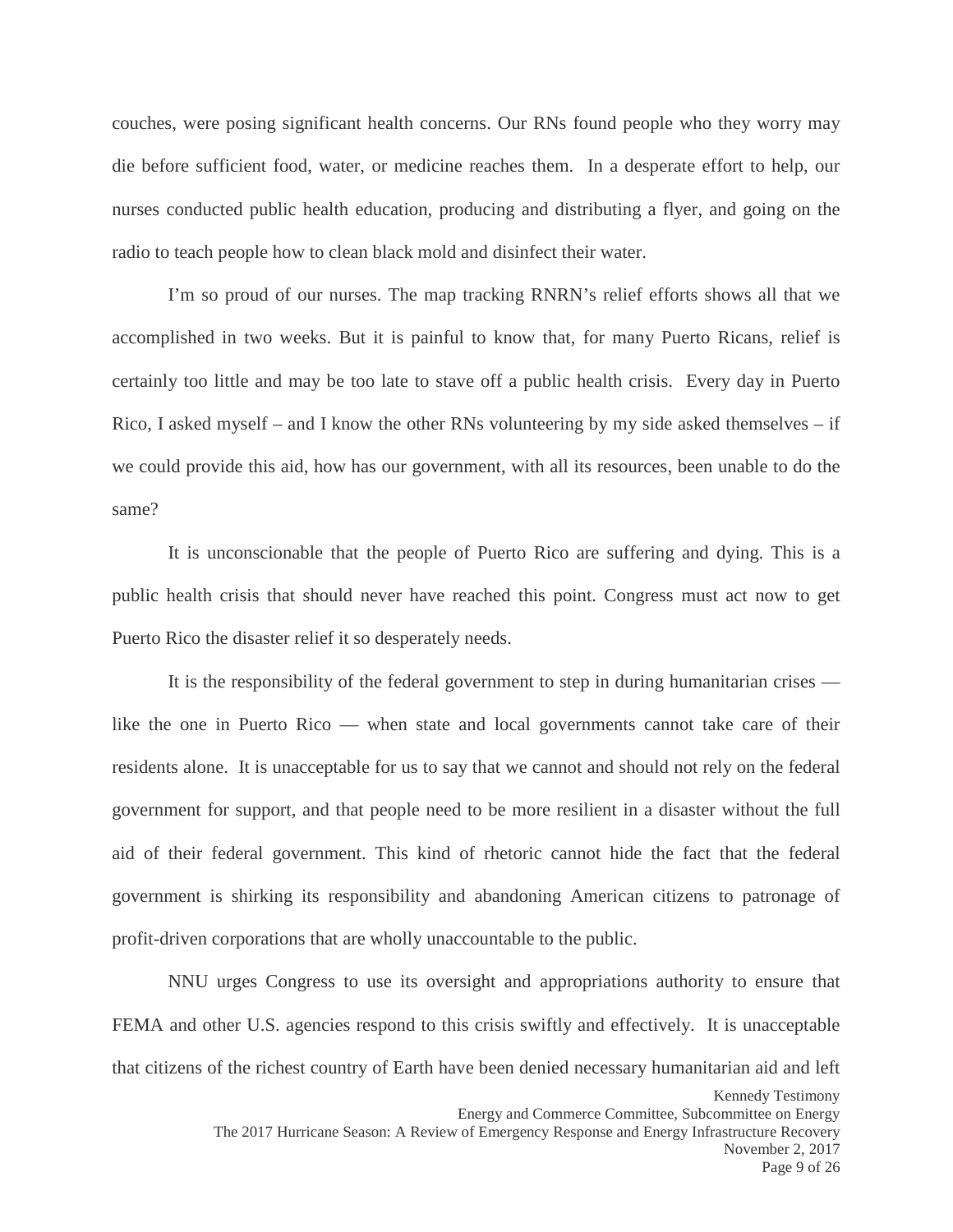<span id="page-9-0"></span>to die. Importantly, with the growing climate crisis, relief to Puerto Rico must come in the form of responsible measures that can build a sustainable energy future.

<span id="page-9-2"></span><span id="page-9-1"></span>Thank you again for giving NNU and the RN Response Network the time to share the stories of the people and places in Puerto Rico that we cannot – and must not – forget.

### <span id="page-9-3"></span>*RNRN Observations: Post-Hurricane Maria Disaster Conditions on the Ground in Puerto Rico.*

<span id="page-9-4"></span>RNs witnessed first-hand the dire conditions Puerto Rican residents are facing and the insufficient response from federal relief agencies in this disaster. Conditions I witnessed with other RNs in Puerto Rico include:

- Many communities had still not received any federal assistance or relief from FEMA or other agencies by the end of this deployment on October 18, 2017.
- Residents who had contact with FEMA stood in line for hours in the blistering heat, waiting for desperately needed water and food. Instead, many were asked to fill out paperwork "to collect data" and apply for FEMA assistance.
- They were given only a small bottle of water and a small pack of Cheez-It crackers.
- Residents in communities where FEMA personnel were not present have been unable to apply for FEMA assistance online because of the lack of electricity and internet service.
- Residents continuing to live in houses without roof and soaked interiors where there is dangerous black mold growing that creates respiratory distress and illness.
- Residents desperate for water using containers that used to hold anti-freeze and other toxic agents to gather water from potentially contaminated streams.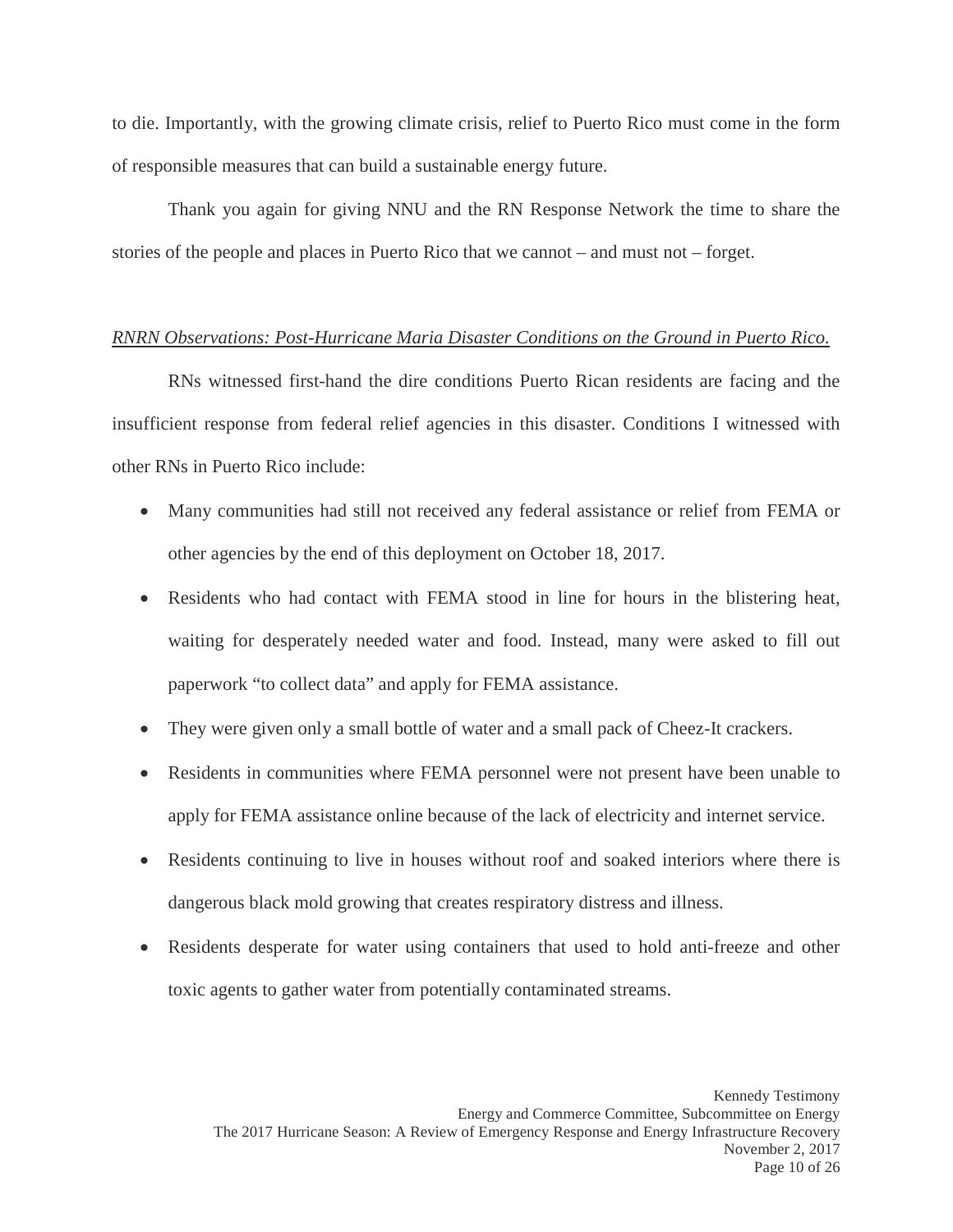- Major areas away from urban centers where residents still had received no provisions and had no running water and no electricity.
- Nurses had to sometimes clear debris in roads themselves in order to gain access to communities who had not received any aid since the hurricanes had struck.
- Dangerous debris and trash piled up outside homes that had not been cleared by authorities, creating many health hazards. Many residents were clearing debris themselves without proper protective hear, and, in some areas, residents are creating landfills without better options.
- Many people who have lost weight since the hurricanes hit due to lack of food (skipping) meals, or giving their food to their children instead of eating themselves).
- A lack of basic healthcare services many local doctors' offices were closed and hospitals were often full and lacking supplies (including clean drinking water), and running on generators prone to failure.
- An outbreak of leptospirosis, a dangerous bacterial disease that had already claimed lives.
- Numerous communities without clean water that are at risk of an outbreak of water-borne illnesses.
- Many of the same conditions they witnessed continue five weeks after hurricane hit Puerto Rico.

### *Federal Relief Actions Must Be Taken Immediately to Address the Growing Public Health and Safety Crisis in Puerto Rico.*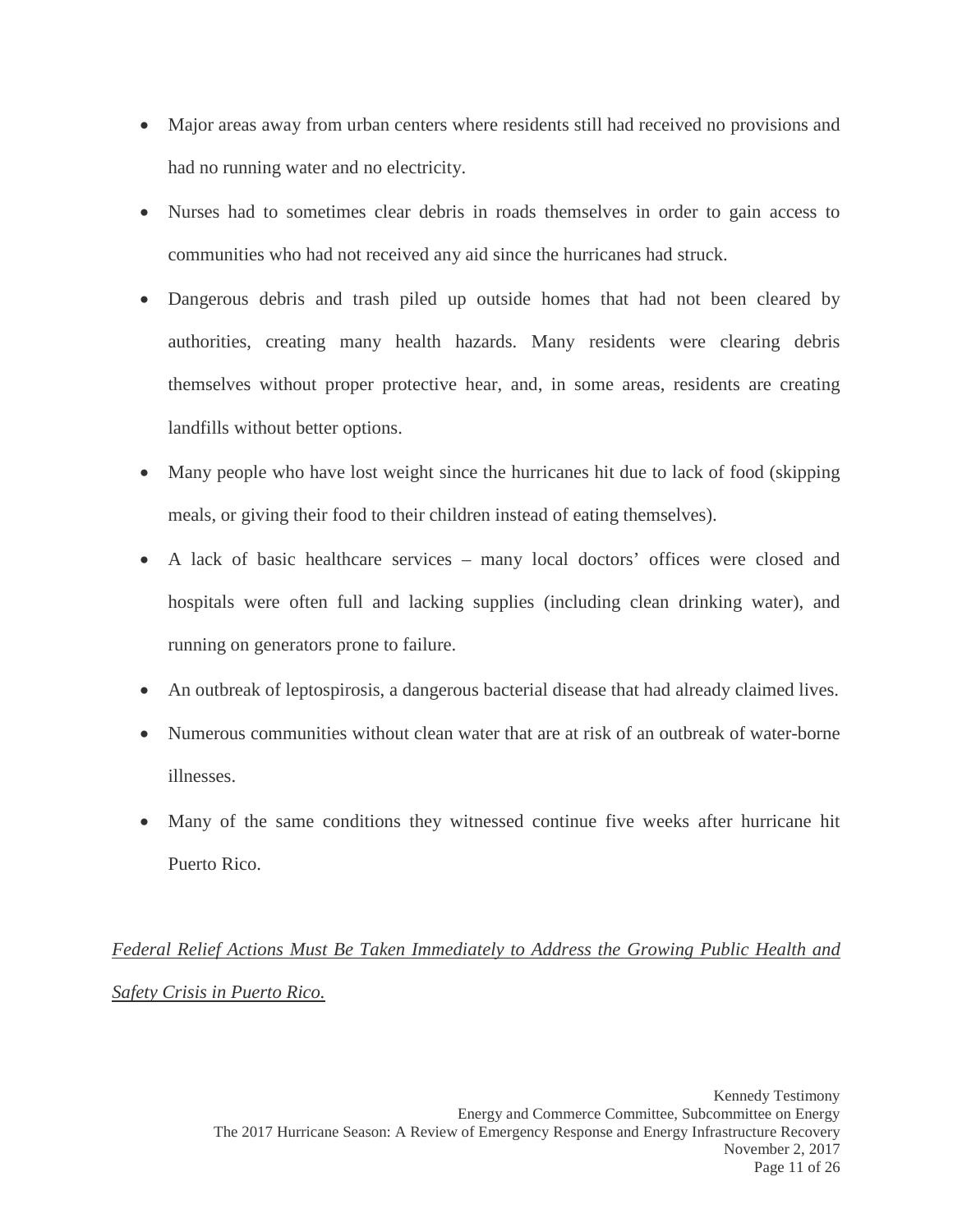NNU urges Congress to take the following actions immediately to prevent further erosion of public health conditions in Puerto Rico and to put the island back on a path to recovery:

# **Using oversight authority, Congress must ensure the expeditious functioning and efficacy of FEMA and other U.S. relief efforts on the ground.** To deal with the immediate crisis, FEMA and the U.S. armed forces should greatly expand the use of air drops into Puerto Rico of water, food, and medicine. Human and financial resources must be deployed to overcome the bottlenecks that are keeping help from reaching those most in need, which range from a lack of communication to blocked roads to a shortage of vehicles and drivers to make deliveries.

**The U.S. Department of Defense must supply greater technological and logistics support to Puerto Rico.** This should include providing technical assistance with restoring electricity to the island, installing temporary telecommunications connections in remote areas, and continuing to deploy boots on the ground to help clear roads and deliver humanitarian aid.

**Congress must provide resources this fiscal year to address Puerto Rico's looming Medicaid crisis, which is more severe after Hurricane Maria.** The Medicaid shortfall was a problem before Hurricane Maria, and is now even more severe given the public health dangers following the storm. In the long term, Congress must ensure that Puerto Rico receives the same federal Medicaid funding as U.S. states, which would save Puerto Rico hundreds of millions of dollars annually. Efforts to address Puerto Rico's humanitarian needs in the wake of Hurricane Maria are inadequate if not extended to solving the island's impending Medicaid crisis. Without immediate action from the U.S. Congress, the territory will not have sufficient funds to continue operating its Medicaid program in 2018, which would strip nearly half of its 3.5 million residents of health insurance at a time when they need it most.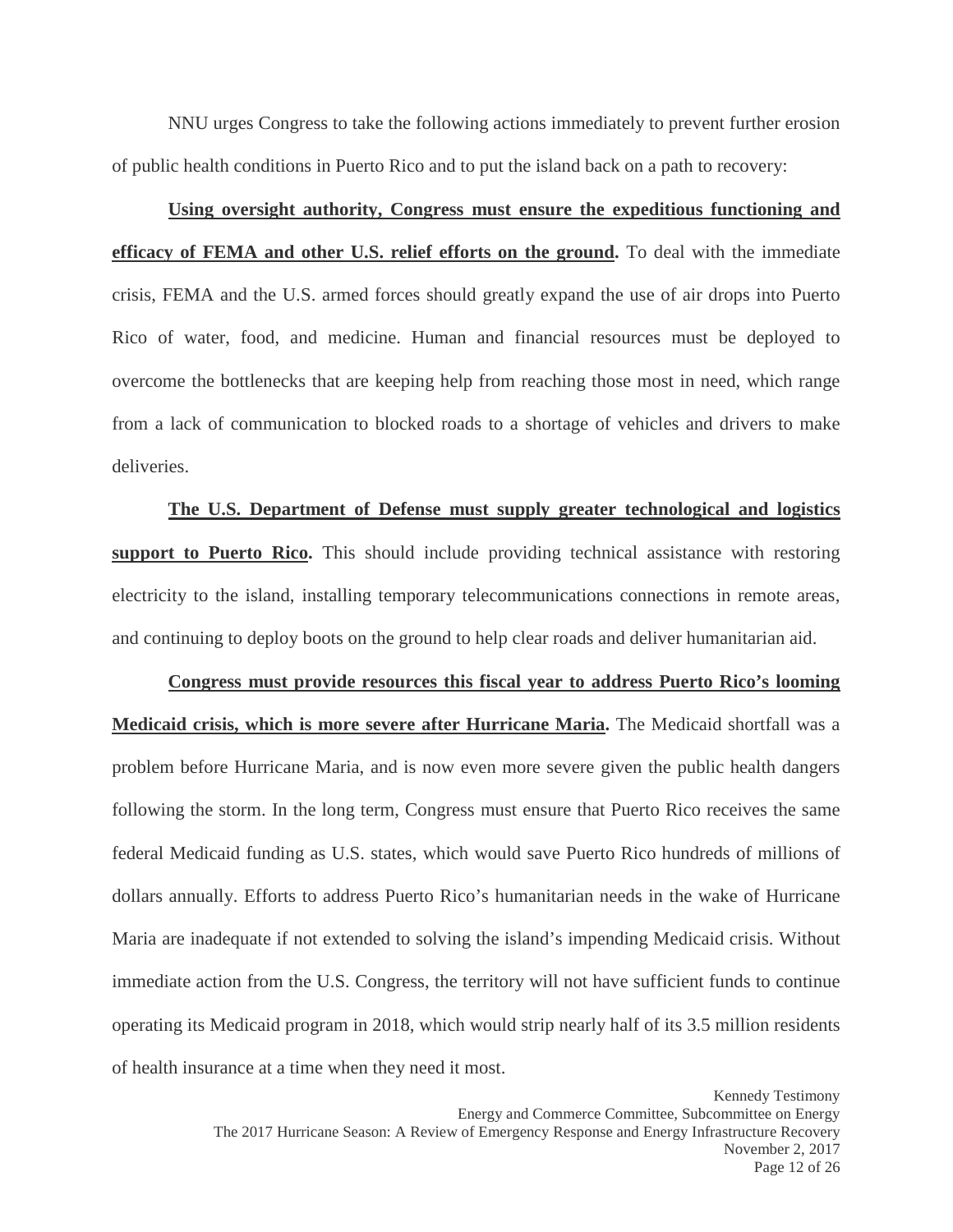**Congress must ensure that patients who need care can access the services of the USNS Comfort.** The Comfort has served as a critical site for emergency medical treatment in the aftermath of natural disasters. The USNS Comfort has critical staff, equipment and supplies that are not readily available to many people in Puerto Rico right now. At a time of increased health care crises, we must use all resources available to us to care for patients in need, and our hope is that more people who are not able to get the care that they need can be transferred to the USNS Comfort.

**Congress must act to obtain a waiver for FEMA cost-sharing requirements for all categories of expenditures**. Given Puerto Rico's financial situation, this waiver must be for 100% of all cost-sharing. This will allow FEMA to immediately authorize full reconstruction aid, known as C-G public assistance, to Puerto Rico. C-G public assistance would provide Puerto Rico with critical infrastructure aid in the rebuilding of roads and bridges, water control facilities, and public buildings and utilities. After Hurricane Katrina in 2005, FEMA spent \$13.4 billion to rebuild parts of Louisiana, almost \$10 billion of which came from the C-G assistance program. While FEMA authorized C-G assistance for Texas only 10 days after Hurricane Harvey made landfall, Puerto Rico continues to suffer without this critical aid five weeks after the disaster.

**FEMA must extend the 60-day deadline for filing claims for disaster relief.** While much of the island remains without reliable electricity and internet service, it is nearly impossible for people to assess the property damage and submit claims in the normal timeframe. Considering estimates that Puerto Rico's power grid may not be fully operational for as long as six months or longer, FEMA must extend the deadline to file a disaster claim until power and internet is fully restored to the island.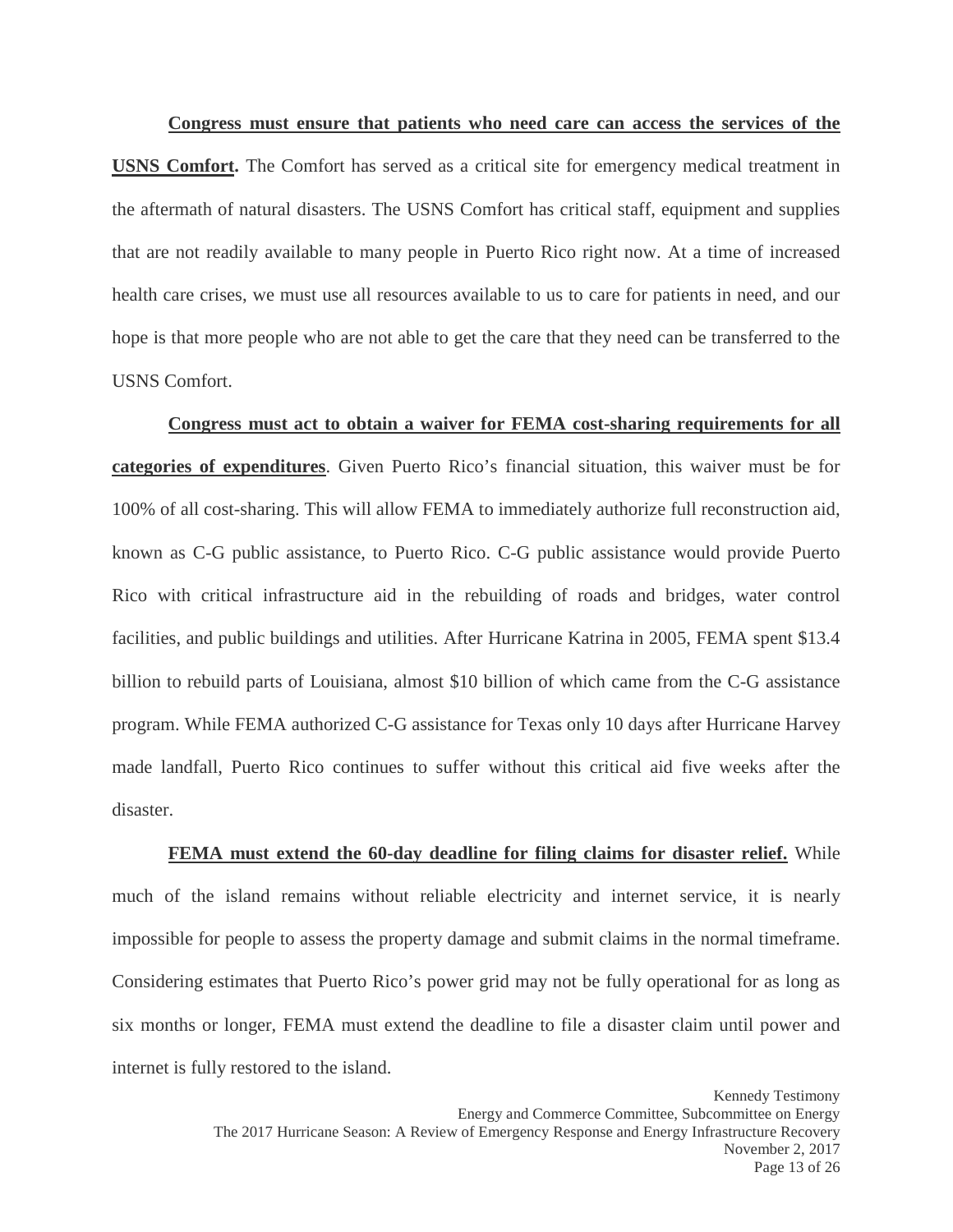### **Attachments**

- 1. Biographical Information for Catherine B. Kennedy, RN
- 2. National Nurses United, Report on Conditions in Puerto Rico and Call for Immediate Congressional Action – released October 26, 2017.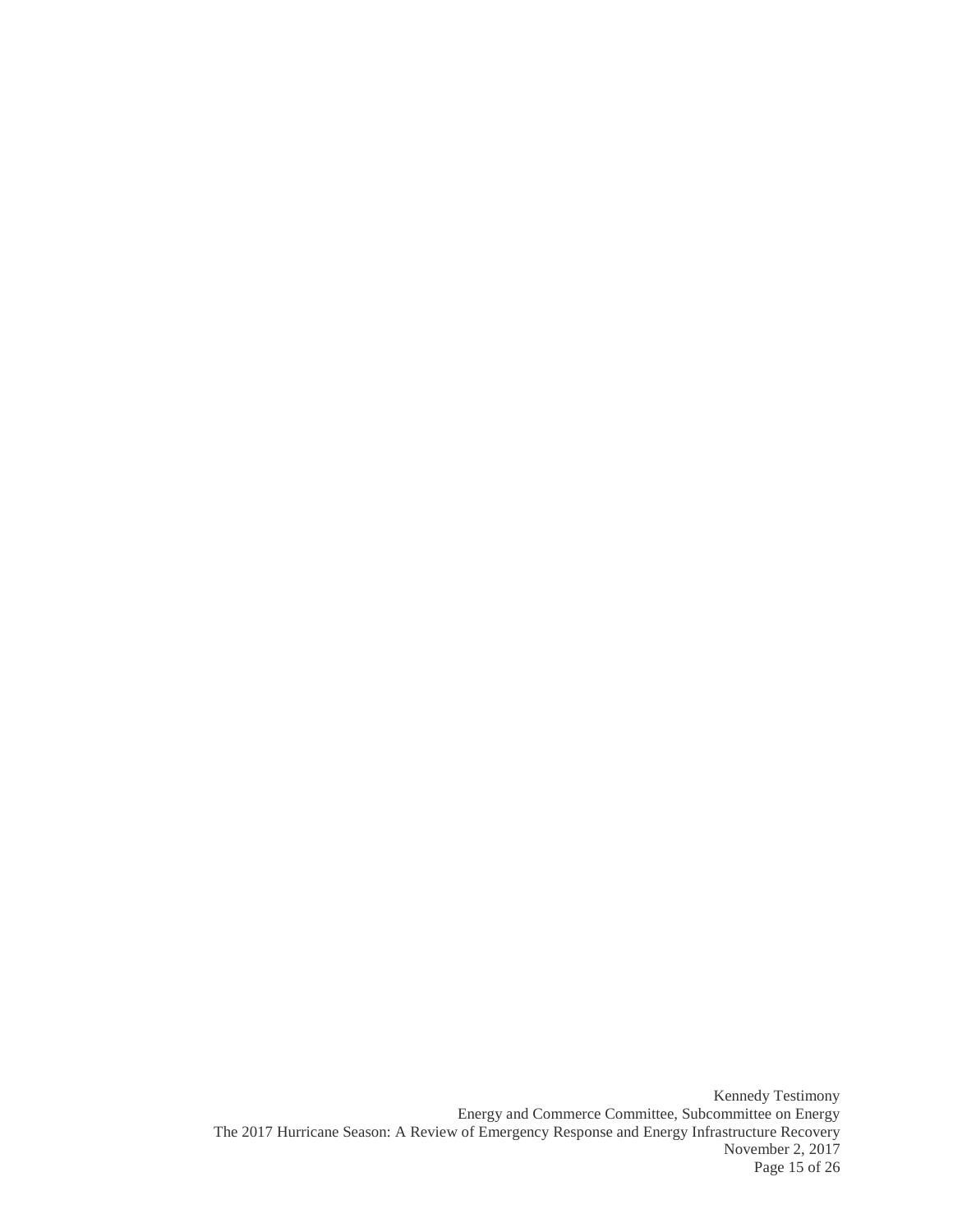### **Biographical Information for Catherine B. Kennedy, RN**

**Catherine B. Kennedy** graduated from Samuel Merritt/Saint Mary's College and has worked as a Registered Nurse for the past 37 years. She currently works as a staff nurse at Kaiser Permanente – Roseville (Women and Children's Center) in the Neonatal Intensive Care Unit. She is the Secretary for the California Nurses Association and one of the Vice Presidents for National Nurses United (NNU).

In 2013, Cathy was appointed by the California Senate as a Commissioner to the California Healthcare Workforce Policy Commission (CHWPC) which is under the direction of the Office of Statewide Health Planning and Development (OSHPD).

In 2015, Cathy volunteered as a nurse representing RNRN (Registered Nurses Response Network) which is part of the California Nurses Foundation (CNF) nonprofit 501 3c organization. During this deployment, she worked with young military healthcare professionals and corpsmen/women on the USNS Comfort for 30 days and treated over 10,000 Jamaican and Nicaraguan people during this time. Cathy believes that healthcare is a human right.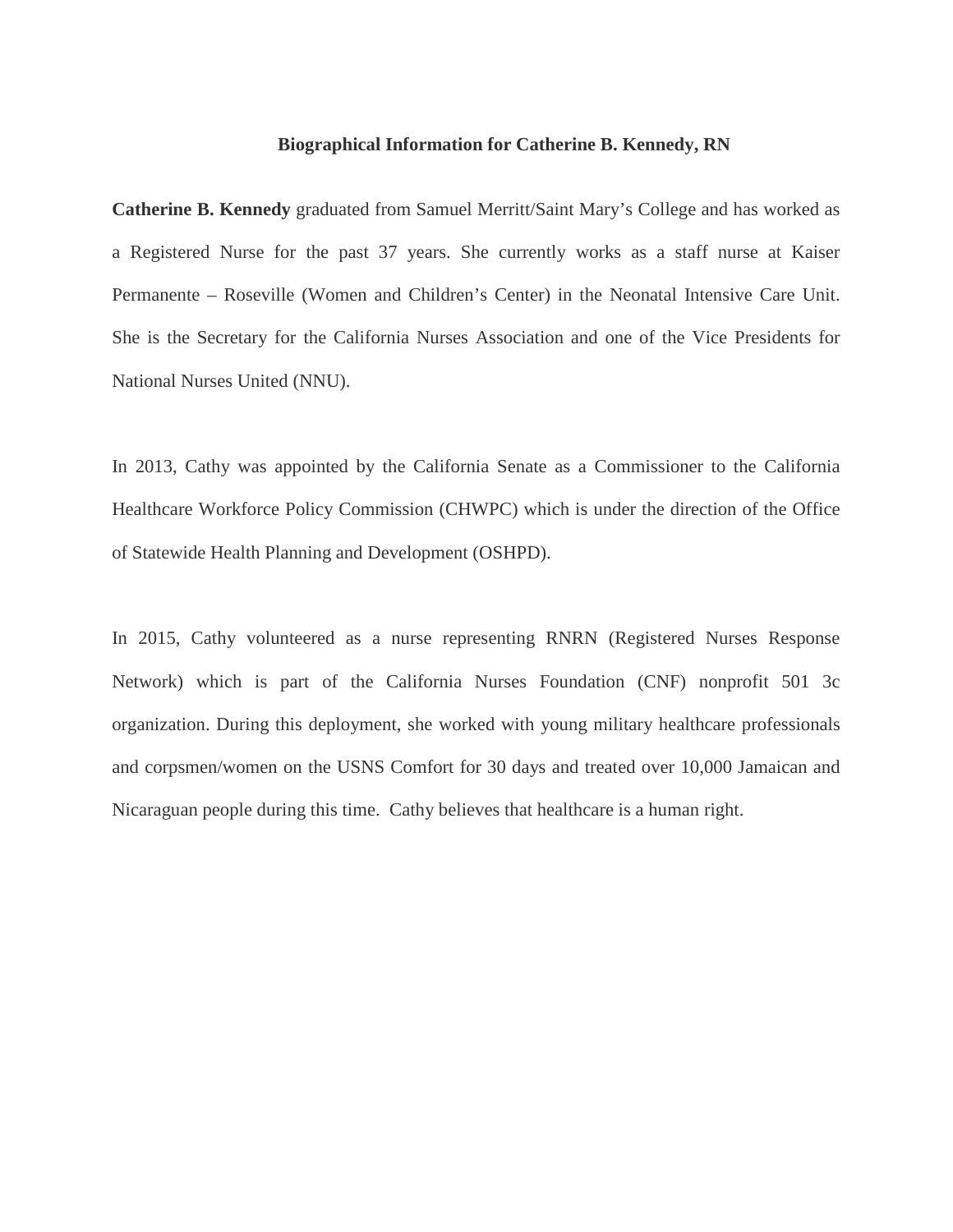# **Report on Conditions in Puerto Rico and Call for Immediate Congressional Action**

A large delegation of 50 volunteer registered nurses from across the U.S. returned on October 18, 2017 from Puerto Rico after a two-week disaster relief effort in the wake of Hurricane Maria. The returning nurses are part of the Registered Nurse Response Network (RNRN), a disaster relief program sponsored by National Nurses United, and are among 300 union members the AFL-CIO organized for the relief mission to Puerto Rico.

While working in Puerto Rico, these RNs witnessed communities and neighborhoods that remained devastated four weeks after hurricane Maria made landfall. They provided care and other support for residents living in severely damaged homes who had not received help from FEMA or any other relief agency. These RNs described an ineffective federal response that has led to deadly conditions including extreme lack of food, water and medicine; people living in houses infested with black mold; and water-borne illnesses such as leptospirosis.

The RN volunteers witnessed the perilous conditions residents are enduring. From the outskirts of San Juan to isolated mountain towns, they encountered many residents who had yet to be assisted by the U.S. government's relief effort. Many were staying in houses that had been destroyed by the hurricane – they were flooded, roofless, and most do not have electricity, sufficient food, and clean drinking water. Many residents told the nurses that they were the first people offering them assistance. In addition to providing medical care, the RNs created public health pamphlets to distribute and instructed residents on how to decontaminate their water and remove black mold from their homes. They also visited community radio stations where they provided health tips and water decontamination instructions on the air.

Nurse testimonies include: [i](#page-8-0)

*"These communities are at great risk of water borne illness epidemics. They need clean water that is safe to drink. It is outrageous that we are leaving our fellow Americans with essentially no aid. Many more will die if we don't step up." — Erin Carrera, RN*

*"Today our team traveled into the center of the island into the mountain town of Utuado. These towns are so isolated that relief efforts have not made it into these areas. It was due to impassable roads. But the local community cleared most of the roads. People said we were the first relief group to come into the area … They're struggling to get basics such as food, water and medicine." —Roxanna Garcia, RN*

*"We couldn't believe this is part of the United States. We did home visits in a low-income community with the public health liaisons who identify those in need and help them do basic blood pressure checks, blood sugar checks, refill their meds, etc. They have already had chronic diseases going on and now their environment is full of hazardous materials and sanitation is so poor." —Hau Yau, RN*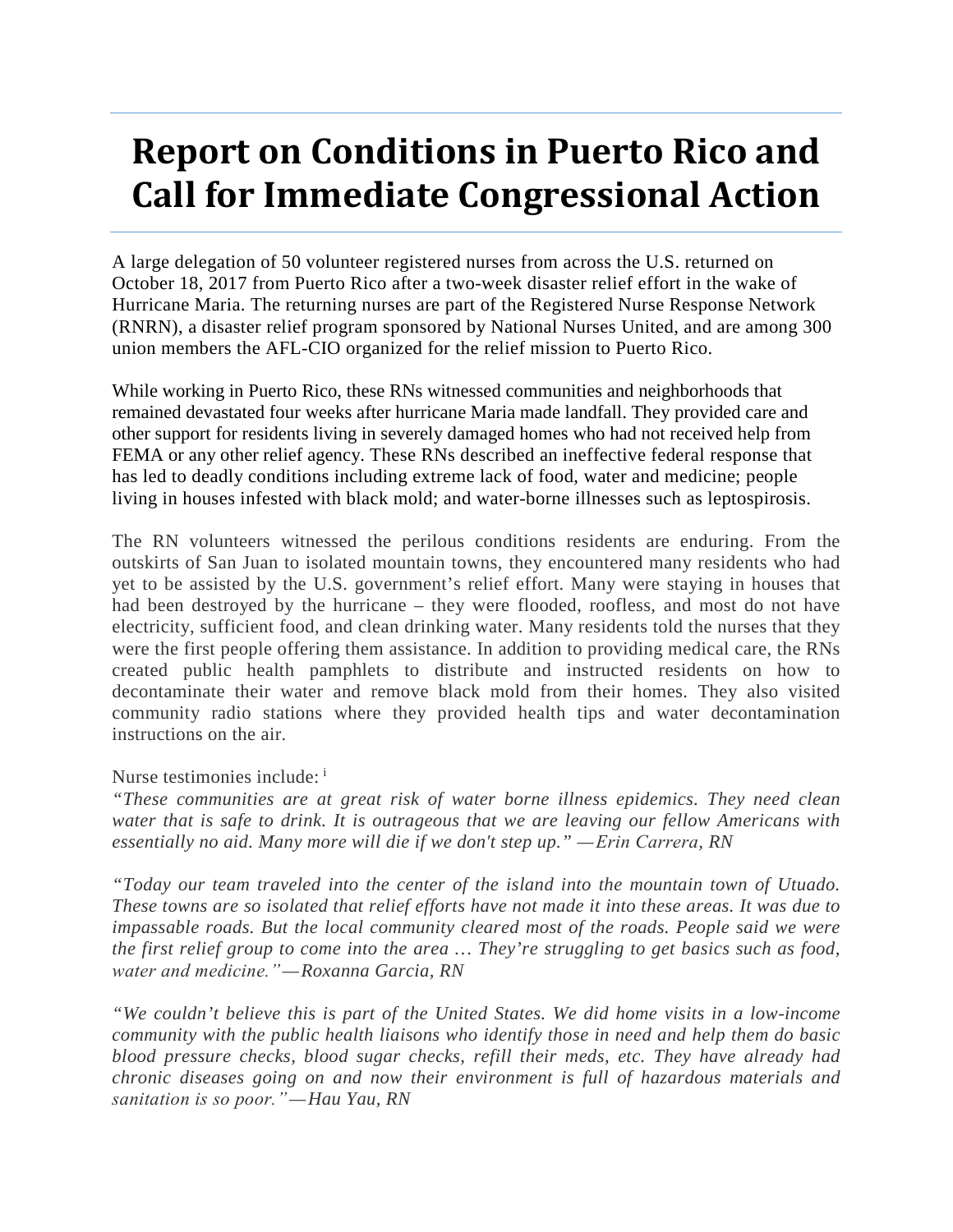Among conditions our RNs witnessed:

- Many communities had still not received any federal assistance or relief from FEMA or other agencies by the end of this deployment on October 18, 2017.
- Residents who had contact with FEMA stood in line for hours in the blistering heat, waiting for desperately needed water and food. Instead, many were asked to fill out paperwork "to collect data" and apply for FEMA assistance. They were given only a small bottle of water and small pack of Cheez-It crackers.
- Residents in communities where FEMA personnel were not present have been unable to apply for FEMA assistance online because of the lack of electricity and internet service.
- Residents continuing to live in houses with roofs blown off and soaked interiors where there is dangerous black mold growing that creates respiratory distress and illness.
- Residents desperate for water using containers that used to hold anti-freeze and other toxic agents to gather water from potentially contaminated streams.
- Major areas away from urban centers where residents still had received no provisions, had no running water and no electricity.
- Nurses had to sometimes clear debris in roads themselves in order to gain access to communities who had not received any aid since the hurricanes struck.
- Many people who have lost weight since the hurricanes hit due to lack of food (skipping meals, or giving their food to their children instead of eating themselves).
- A lack of basic healthcare services many local doctor's offices were closed and hospitals were often full and lacking supplies (including clean drinking water), and running on generators that sometimes fail.
- An outbreak of leptospirosis, a dangerous bacterial disease that had already claimed lives.
- Numerous communities without clean water that are at risk of the outbreak of waterborne illness epidemics.

The nurses' first-hand accounts are supported by official government sources, including the Federal Emergency Management Agency (FEMA), the government of Puerto Rico, and the Centers for Disease Control and Prevention (CDC); advocacy and professional organizations; and news reports. Many of the same conditions they witnessed continue five weeks after Hurricane Maria made landfall.

- **Approximately one million people lack access to running water.** According to status.pr, 74% of Puerto Rico Aqueduct and Sewer Authority (PRASA) customers have water service.<sup>[ii](#page-8-1)</sup> However, contrary to a statement on the FEMA website.<sup>[iii](#page-8-2)</sup> *this water may not be potable*. Those with running water have been advised by the Puerto Rican water authority to boil it for five minutes or treat it with chlorine. [iv](#page-8-3) Those without access to running water are drinking and bathing in water from contaminated rivers and wells. With just o[v](#page-8-4)er half of wastewater treatments operating,  $V$  AP reports that raw sewage is pouring into Puerto Rico's rivers and reservoirs. <sup>[vi](#page-8-5)</sup> Some have resorted to drinking from wells on superfund sites that have been contaminated by hazardous chemicals.<sup>[vii](#page-8-6)</sup>
- **There is a daily shortfall of 1.8 million meals.** According to the *Guardian*, FEMA officials report that, together with its partners, they are providing only 200,000 meals a day when more than 2 million people are in need. "'We are 1.8 million meals short,' said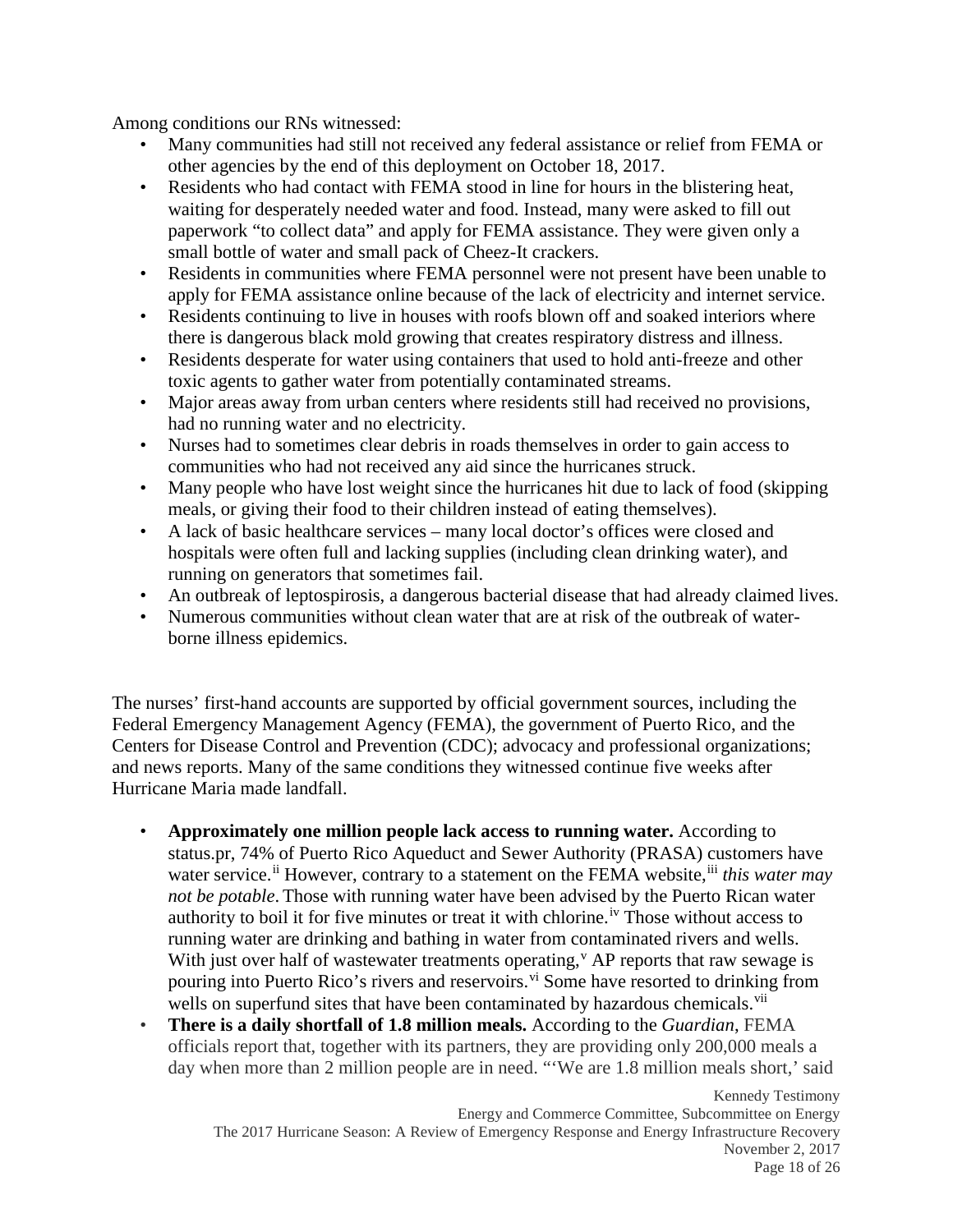one senior Fema [sic] official. '… And it's not going away. We're doing this much today, but it has to be sustained over several months.'"<sup>[viii](#page-8-7)</sup> In addition, with 1.3 million of Puerto Rico's poorest residents receiving food stamps, only 39% of businesses are able to process the electronic payments that make up 75% of the monthly benefit.<sup>[ix](#page-8-8)</sup>

- **More than three-quarters of Puerto Rico Electric Power Authority (PREPA) customers are without electrical service.**[x](#page-8-9) Although Governor Roselló has pledged to have 95% of the power restored by December, his public affairs secretary, Ramón Rosario Cortés stated: "We have 230 brigades. If we used only these brigades, we'd be talking long months — years." $\frac{x}{i}$
- **37% of telecommunications has yet to be restored.**[xii](#page-8-11) This figure includes wired and wireless service. Nearly half of cell towers and two-thirds of the cell antennas are down.
- **Most roads remain impassable.** According to FEMA: "392 miles of Puerto Rico's 5,073 miles of roads are open, allowing for passage through the outer ring of the island."<sup>[xiii](#page-8-12)</sup>
- **60,000 homes need roofing help but only 38,000 tarps have been delivered.** [xiv](#page-8-13) One type of roof repair being provided is designed to last only 30 days making roofing repair and exposure to the elements an ongoing problem.<sup>[xv](#page-8-14)</sup> Those that went up first may already need to be replaced.
- **The healthcare infrastructure has been devastated.** Although 65 of 67 hospitals are operational, only 49 have electricity.<sup>[xvi](#page-8-15)</sup> In addition, most of the hospitals are only treatments from four to three hours. XVIII Yet, despite great need, the Navy ship USNS partially functioning and are using generators; only twenty are actually connected to the electricity grid.<sup>[xvii](#page-8-16)</sup> Those running by generator are vulnerable to lapses in fuel delivery. Although most dialysis centers are ope[n](#page-8-17), some have shortened hours and reduced dialysis Comfort remains largely idle. The *Wall Street Journal* reports: "The USNS Comfort, a 70,000-metric-ton ship staffed with roughly 800 medical and support personnel and 250 beds, has treated only about 150 people since it arrived on Oct. 3, said a U.S. Navy spokesman aboard the vessel."[xix](#page-8-18) CNN reports: "Only 33 of the 250 beds on the Comfort  $-13%$  – are being used, nearly two weeks after the ship arrived."<sup>[xx](#page-9-0)</sup>
- **Disease outbreaks and serious health problems loom.** According to the Infectious Diseases Society of America, Puerto Ricans are at serious risk of waterborne, mosquitoborne, food-borne, and mold-related illnesses.<sup>[xxi](#page-9-1)</sup> The CDC has advised healthcare experiences in a year.<sup>xxiii</sup> In addition to the increased risk, the healthcare system is providers "to be vigilant in looking for certain infectious diseases, including leptospirosis, dengue, hepatitis A, typhoid fever, vibriosis, and influenza."<sup>[xxii](#page-9-2)</sup> According to Puerto Rico state epidemiologist Carmen Deseda, 74 cases of leptospirosis had been reported as of October 1[9](#page-9-3)<sup>th</sup>, which is more than the 60 cases Puerto Rico typically severely compromised. The *Huffington Post* reports: "When asked if the health system on the island currently had the infrastructure to deal with a possible outbreak of any disease, [Governor] Roselló admitted that the hospital system is 'very frail' ..."<sup>[xxiv](#page-9-4)</sup>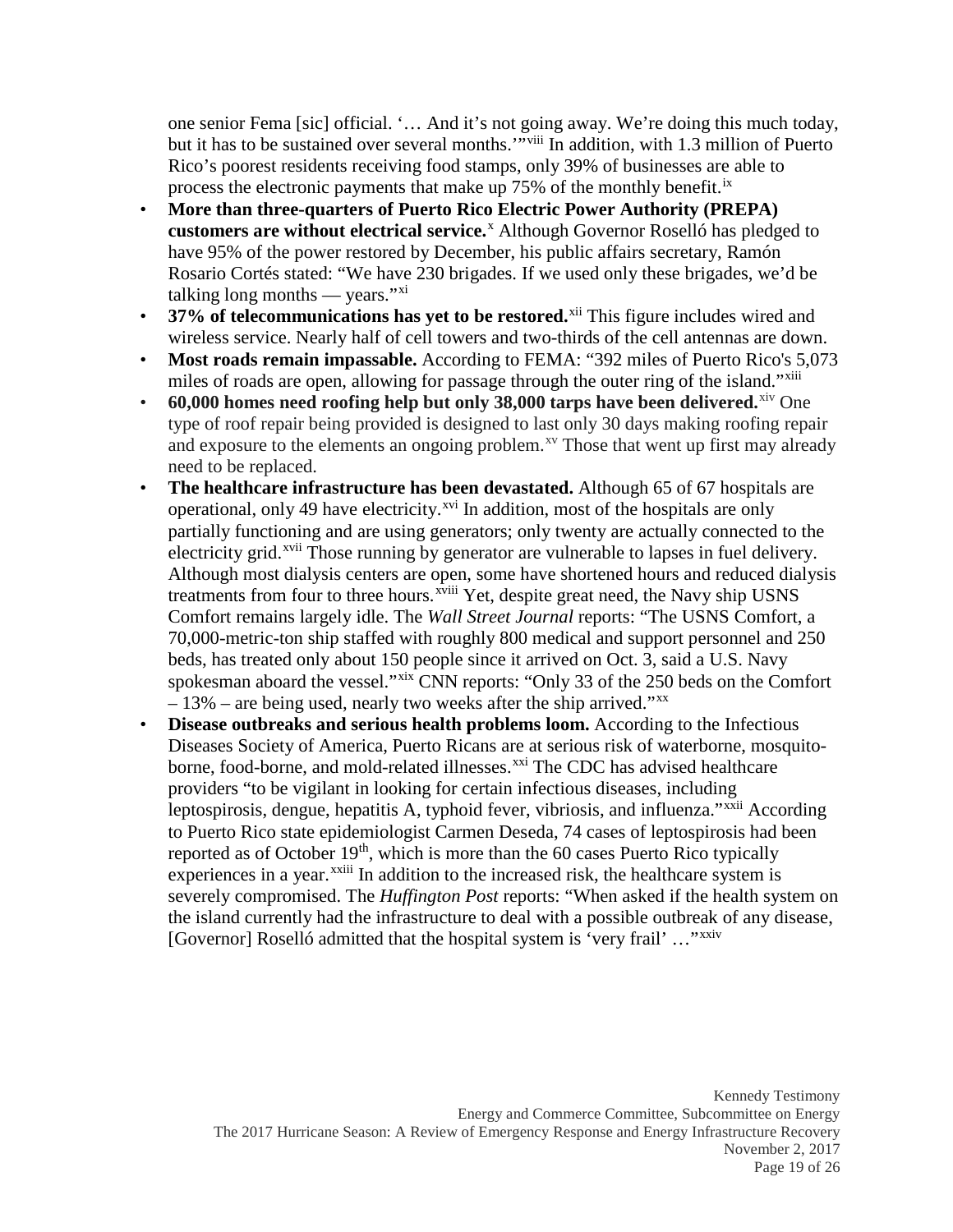### **Nurses demand the following actions be immediately taken to address the crisis:**

- Congress must exercise its oversight authority to ensure the expeditious functioning and efficacy of FEMA and other U.S. relief efforts on the ground. To deal with the immediate crisis, FEMA and the U.S. armed forces should greatly expand the use of air drops into Puerto Rico of water, food, and medicine. Human and financial resources must be deployed to overcome the bottlenecks that are keeping help from reaching those most in need, which range from a lack of communication to blocked roads to a shortage of vehicles and drivers to make deliveries.
- The Department of Defense must supply greater technological and logistics support to Puerto Rico. This should include providing technical assistance with restoring electricity to the island, installing temporary telecommunications connections in remote areas, and continuing to deploy boots on the ground to help clear roads and deliver humanitarian aid.
- Congress needs to immediately provide resources this fiscal year to address Puerto Rico's looming Medicaid crisis. The Medicaid shortfall was a problem before Hurricane Maria, and is now even more severe given the public health dangers following the storm. In the long term, Congress must ensure that Puerto Rico receives the same federal Medicaid funding as U.S. states, which would save Puerto Rico hundreds of millions of dollars annually. Efforts to address Puerto Rico's humanitarian needs in the wake of Hurricane Maria are inadequate if not extended to solving the island's impending Medicaid crisis. Without immediate action from the US Congress, the territory will not have sufficient funds to continue operating its Medicaid program in 2018, which would strip nearly half of its 3.5 million residents of health insurance at a time when they need it most.
- The federal government must immediately ensure that patients who need care can access the services of the USNS Comfort. The Comfort has served as a critical site for emergency medical treatment in the aftermath of natural disasters, and RNRN/NNU volunteers have served on missions including disaster relief in Haiti after the 2010 earthquake as well as the humanitarian assistance mission Continuing Promise in 2010 and 2015. The USNS Comfort has critical staff, equipment and supplies that are not readily available to many people in Puerto Rico right now. At a time of increased health care crises, we must use all resources available to us to care for patients in need, and our hope is that more people who are not able to get the care that they need can be transferred to the USNS Comfort.
- The administration must respond immediately to the governor's request to waive FEMA cost-sharing requirements for all categories of expenditures. Given Puerto Rico's financial situation, this waiver must be for 100% of all cost-sharing. This will allow FEMA to immediately authorize full reconstruction aid, known as C-G public assistance, to Puerto Rico. C-G public assistance would provide Puerto Rico with critical infrastructure aid in the rebuilding of roads and bridges, water control facilities, and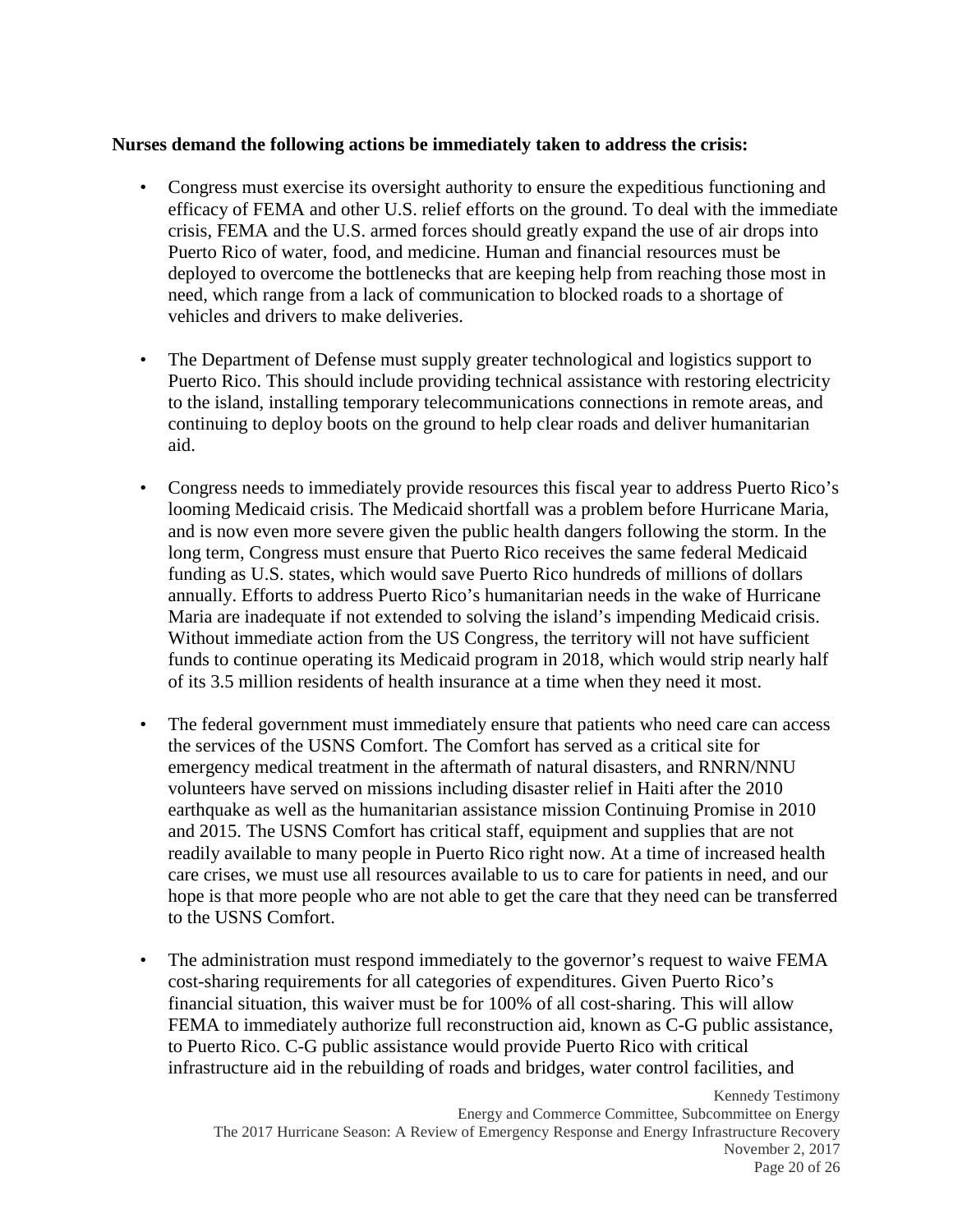public buildings and utilities. After Hurricane Katrina in 2005, FEMA spent \$13.4 billion to rebuild parts of Louisiana, almost [\\$10 billion](https://www.vox.com/policy-and-politics/2017/10/3/16400510/fema-puerto-rico-hurricane) of which came from the C-G assistance program. While FEMA authorized C-G assistance for Texas only 10 days after Hurricane Harvey made landfall, Puerto Rico continues to suffer without this critical aid five weeks after the disaster.

• FEMA must extend the 60-day deadline for filing claims for disaster relief. While much of the island remains without reliable electricity and internet connections, it is nearly impossible for people to assess the property damage and submit claims in the normal timeframe. Considering estimates that Puerto Rico's power grid may not be fully operational for as long as six months, FEMA must extend the deadline to file a disaster claim by at least an additional 120 days, or until power and internet is fully restored to the island.

**The response to the crisis in Puerto Rico from the U.S. federal government has been unacceptable for the wealthiest country in the world**.

**During this humanitarian crisis, nurses urge the Trump Administration and Congress to take immediate action for the people of Puerto Rico by enacting the series of urgent measures outlined above. The US federal government must do everything in its power to assist the Puerto Rican people to recover from Hurricane Maria.**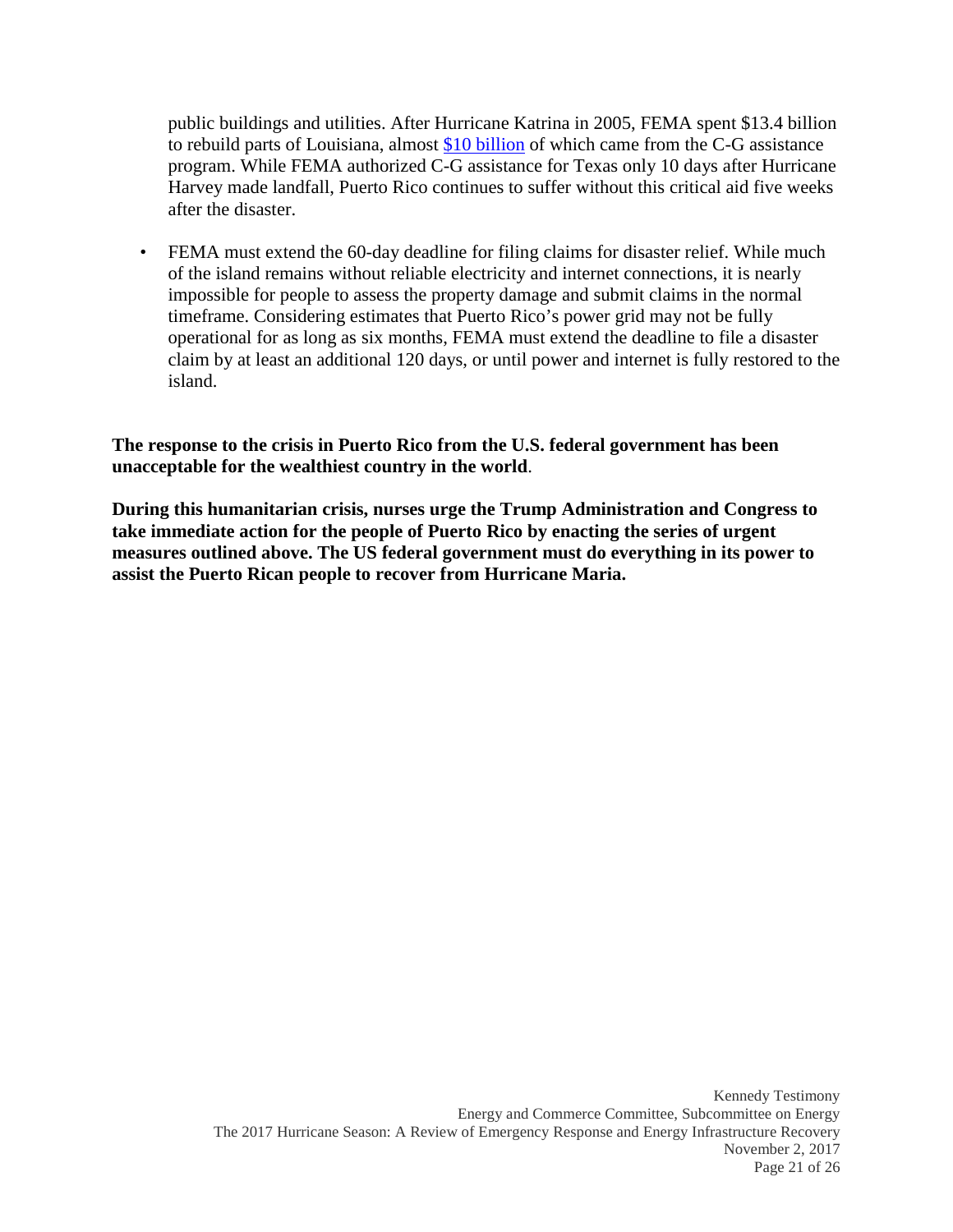### **Appendix**

Following are some of the first hand reports from registered nurses on the ground:

- "We met a man who lives in a two-story house with his elderly mom. He was sitting in a wheelchair on the second floor where there used to be a roof. His right ankle was wrapped with toilet paper roll with a dirty gauze underneath. When unwrapped, a portion of internal fixation metal hardware used to stabilize his right ankle is exposed. There is also a quarter-sized ulcer with yellow drainage on his dorsal foot. He told us he has had multiple orthopedic surgeries for his right foot due to a former injury. Because of the hurricane, he loses follow up with his doctor and now he is stuck because his cell phone stops working and he has no transportation to go to a doctor's visit. We told him that his foot looked infected and he needed to go to an emergency room. He replied that he worried no one will take care of his foot because he has no money, and he would just sit and wait in the ER for hours without being attended. He asked us to talk to a local doctor, any doctor who can ensure his admission in the hospital. We brought his information back to the command center but the answer was disappointing—that we have no legitimate status to make referrals in Puerto Rico, and that a local doctor would need to see him first—but there is no timeline on when and how it's going to happen. We left this guy with questions unanswered, along with the risk of sepsis and death from an infected foot hardware."—Hau Yau, RN
- "Spent the day in Rio Grande, a hard hit area outside of San Juan. No power or water here since Maria. We set up a clinic at a FEMA site (their first time here). People lined up for blocks since 10 pm last night. But FEMA was only handing out papers! Papers, which need to be filled out in order that they might receive some reimbursement eventually. Each person received a small bottle of water, a mini bag of Cheeze-Its and a little pack of vanilla cookies. Outrageous. Meanwhile grocery stores have limited supplies and lines for many blocks. What amazes me is how kind, calm and sharing the Puerto Ricans are, sharing with and helping their friends, family and neighbors. We were able to provide care to some, not nearly enough, but one small contribution to this tragedy today." – Erin Carrera, RN
- "Today we went to Corozal after meeting in the disaster command center this a.m. We set up a clinic at a school where families are living, and then the mayor drove us up a hill to do door-to-door assessments. Families were extremely relieved to see us. We are seeing a breakout of leptospirosis in the community here, at least three people have died and FEMA is not releasing water to the community. Yesterday, people stood in line since 10 p.m. the previous night in hopes FEMA would show up and give them food and water. To everyone's dismay FEMA showed up, but they were not there to get food or water, they were there to fill out paperwork. They handed one bottle of water and a snack pack of Cheez-Its. I saw many patients yesterday; there were so many I lost count. It was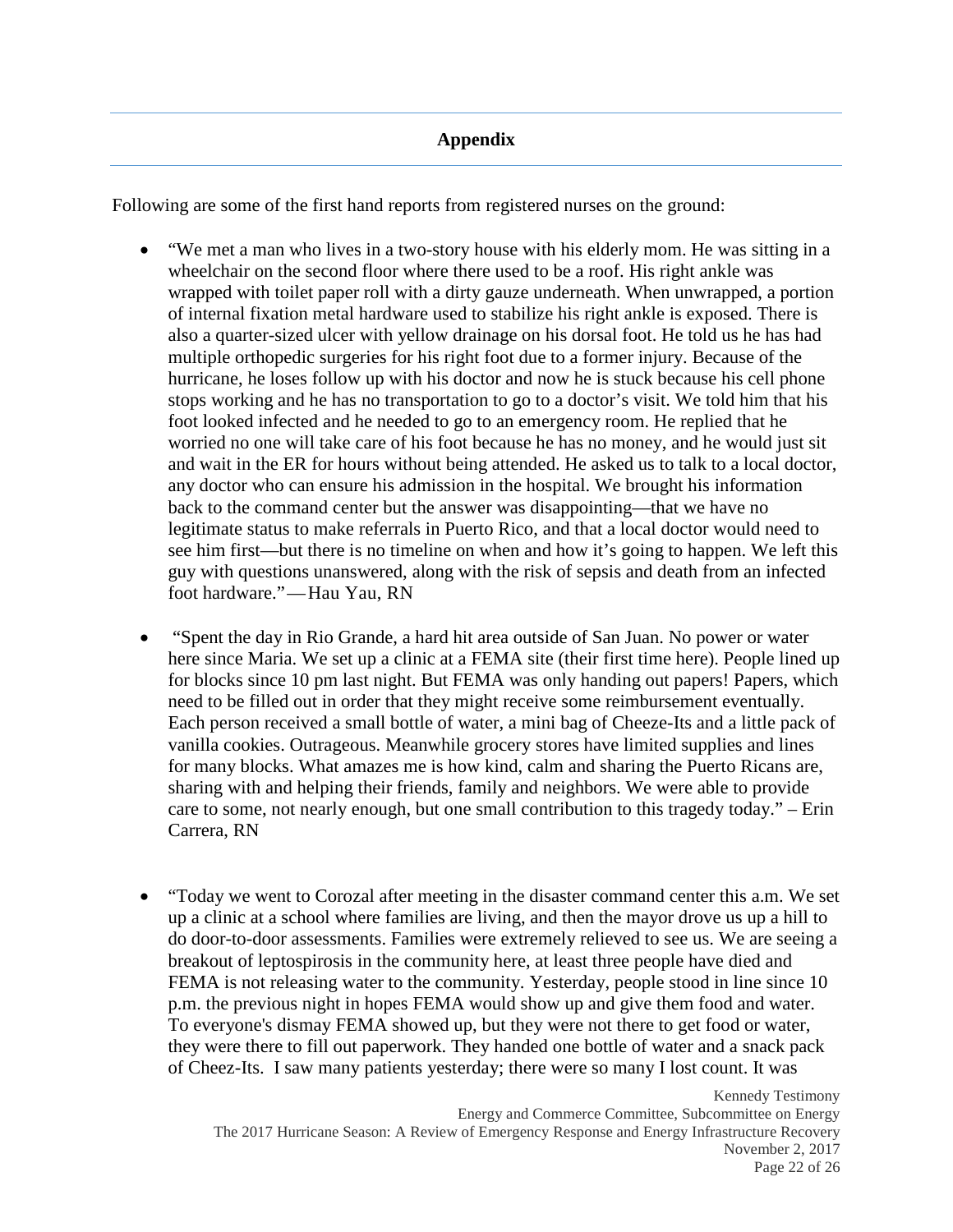really sad, however it's always amazing to see the spirit of the community. Neighbors are banding together to care for each other offering their last food to us not knowing if there will be any more food delivered to them." – Kent Savary, RN

- "It's hell here. The people have nothing, yet they are first to offer you the shirt off their back." – Laura Maceri, RN
- "Today we went to a town called Barraquita. They had almost no water or food. They were desperate. Even asking if we had carried any water at all for them to drink. It was hard to even fathom the destruction and how they can even begin to clean it. They are relying on rain water and 1 million chickens died there in the storm and the decomposed bodies are causing people to be sick. There is hardly any way for them to clear the debris and they have little money, no way to work, and they are afraid to drive anywhere for help because they have little gas and they are afraid what they will do if something happens to their car. We did a lot of teaching about purifying water for drinking, handed out solar lamps and a lot of emotional support. Overwhelming is the only thing I can say to describe it. They are even afraid to get aid dropped in their barrio because of the potential for violence." – Jordyn Olachea, RN
- "FEMA is here with supplies, but out of approximately 40 towns accessed so far FEMA hasn't released food or water in ANY of them other than one air drop. The people of Puerto Rico are starving and have no access to water. People are dying from Leptospirosis, a specific bacteria in the water system. The situation is becoming dire." – Randee Litten, RN
- "Yesterday we went to Utuado, a town up in the center of the island. We stopped many times along the way to educate people on water safety. It's a mountain community with small pueblos all over, many cut off since Maria by fallen bridges and blocked roads. We stopped in the center of town at the National Guard. They had lists of all the areas that had been seen by medical groups. We went to an area that nobody had visited where roads were recently opened. People are somehow surviving with the food and medicine they had on hand. They have received NO provisions. There is no running water and no electricity. Nobody is aware of the risks of drinking untreated water. We went house-tohouse teaching families and asking that they spread the word. We also provided urgent care where we could." – Erin Carrera, RN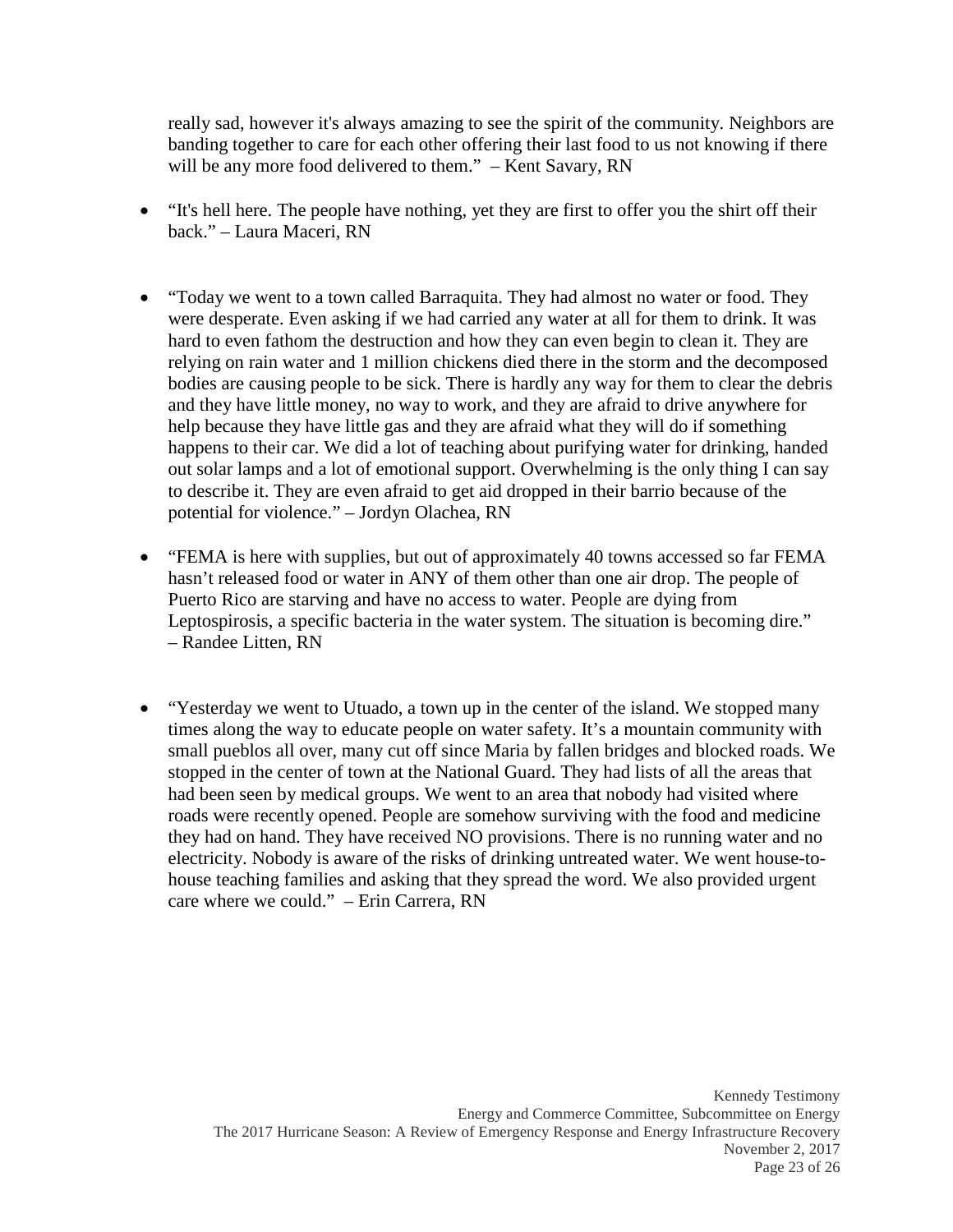

*On the southern edge of San Juan municipality, where there has been no contact with FEMA, Red Cross or any official relief. This family has been sleeping in their roofless house on soaking wet furniture for weeks. The youngest child has (unsurprisingly) developed a rash. When RN Lucia Lopez gave the mother hydrocortisone cream, she burst into tears*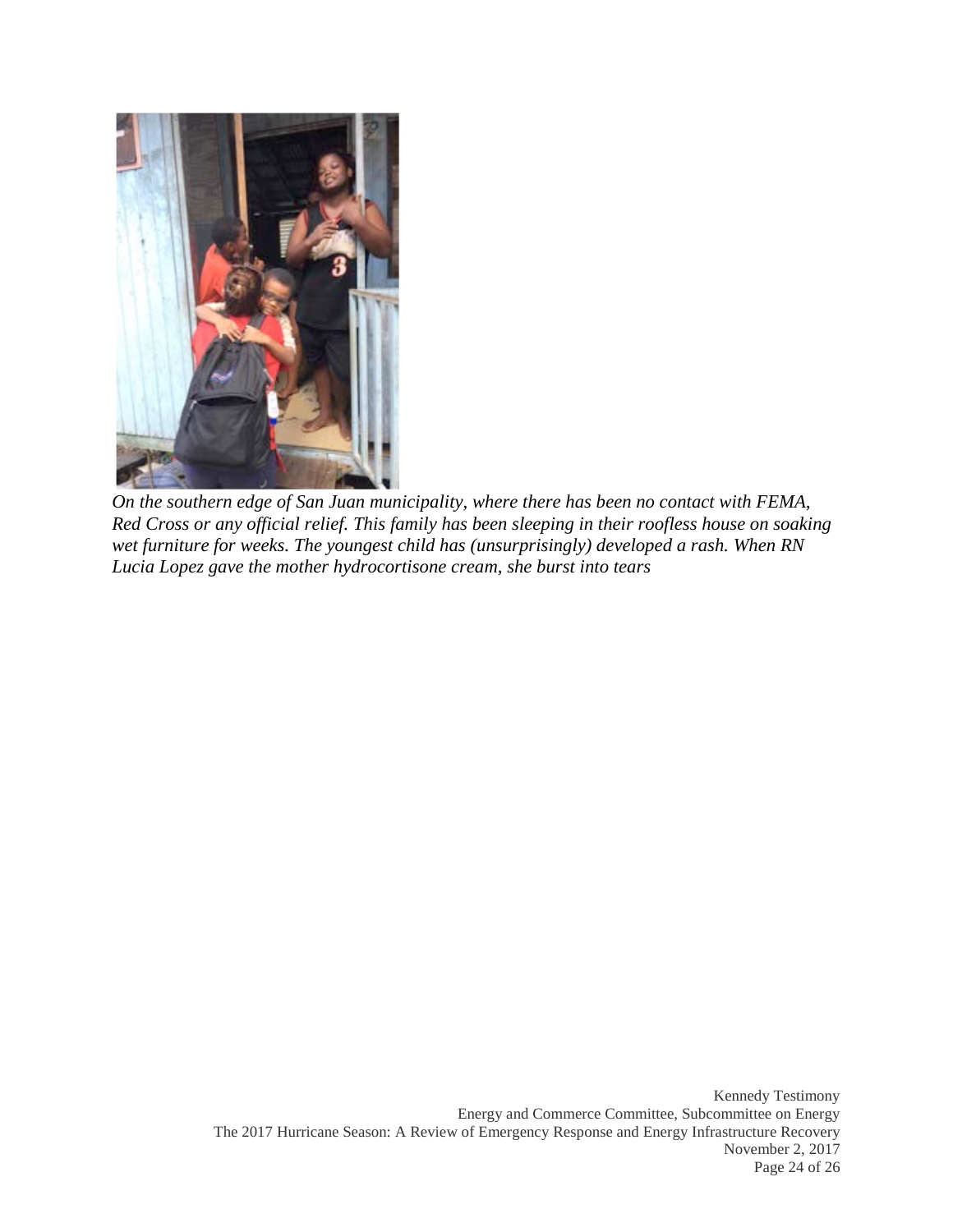**NOTES** 

 $\overline{a}$ 

<sup>i</sup> A collection of first-hand accounts by RNs in the delegation is available in the Appendix.

ii "Dashboard." *Government of Puerto Rico*. October 23, 2017. Viewed October 23, 2017. <http://status.pr/>

iii "Hurricane Maria." *Federal Emergency Management Agency*. October 18, 2017. Viewed October 23, 2017. <https://www.fema.gov/hurricane-maria>

iv Hauter, Wenonah. "A Month Later, U.S. Is Failing with Its Food and Water Crisis in Puerto Rico." *Food and Water Watch*. October 20, 2017 update. Viewed October 23, 2017. <https://www.foodandwaterwatch.org/news/month-later-us-failing-its-food-and-water-crisis-puerto-rico>

<sup>v</sup> "Hurricane Maria." *Federal Emergency Management Agency*. October 18, 2017. Viewed October 23, 2017. <https://www.fema.gov/hurricane-maria>

vi Melia, Michael. "Raw sewage contaminating waters in Puerto Rico after Maria." *The Associated Press*. Oct. 16 2017. Viewed October 23, 2017. **[https://www.apnews.com/fc9e9238f77e4053a02832040ba0ea97/Raw-sewage](https://www.apnews.com/fc9e9238f77e4053a02832040ba0ea97/Raw-sewage-contaminating-waters-in-Puerto-Rico-after-Maria)[contaminating-waters-in-Puerto-Rico-after-Maria](https://www.apnews.com/fc9e9238f77e4053a02832040ba0ea97/Raw-sewage-contaminating-waters-in-Puerto-Rico-after-Maria)**

vii Newkirk, Van R., II. "Puerto Rico's Environmental Catastrophe." *The Atlantic*. Oct. 18, 2017. Viewed October 23, 2017.<https://www.theatlantic.com/politics/archive/2017/10/an-unsustainable-island/543207/>

viii Wolffe, Richard. "Puerto Rico: US officials privately acknowledge serious food shortage." *The Guardian*. October 11, 2017. Viewed October 23, 2017. [https://www.theguardian.com/world/2017/oct/11/puerto-rico-food](https://www.theguardian.com/world/2017/oct/11/puerto-rico-food-shortage-hurricane-maria)[shortage-hurricane-maria](https://www.theguardian.com/world/2017/oct/11/puerto-rico-food-shortage-hurricane-maria)

ix "Dashboard." *Government of Puerto Rico*. October 22, 2017. Viewed October 23, 2017. <http://status.pr/>and "Examination of Cash Nutrition Assistance Program Benefits in Puerto Rico.

[https://www.fns.usda.gov/snap/examination-cash-nutrition-assistance-program-benefits-puerto-rico,](https://www.fns.usda.gov/snap/examination-cash-nutrition-assistance-program-benefits-puerto-rico)

<sup>x</sup> "Dashboard." *Government of Puerto Rico*. October 23, 2017. Viewed October 23, 2017. <http://status.pr/>

xi [https://www.nytimes.com/2017/10/19/us/puerto-rico-electricity-power.html,](https://www.nytimes.com/2017/10/19/us/puerto-rico-electricity-power.html) accessed October 23, 2017

xii "Dashboard." *Government of Puerto Rico*. October 23, 2017. Viewed October 23, 2017. <http://status.pr/>

xiii "Hurricane Maria." *Federal Emergency Management Agency*. October 18, 2017. Viewed October 23, 2017. <https://www.fema.gov/hurricane-maria>

xiv Acosta, Deborah and Frances Robles. Puerto Ricans Ask: When Will the Lights Come Back On?" *Time*. October 19, 2017. Viewed October 23, 2017.<http://time.com/4988841/puerto-rico-hurricane-maria-numbers-recovery/>

**xv** "FEMA Tarps and USACE Blue Roofs Aid in Protecting Homes From Further Damage." *Federal Emergency Management Agency*. October 19, 2017. Viewed October 23, 2017. **[https://www.fema.gov/news](https://www.fema.gov/news-release/2017/10/19/4339/fema-tarps-and-usace-blue-roofs-aid-protecting-homes-further-damage)[release/2017/10/19/4339/fema-tarps-and-usace-blue-roofs-aid-protecting-homes-further-damage](https://www.fema.gov/news-release/2017/10/19/4339/fema-tarps-and-usace-blue-roofs-aid-protecting-homes-further-damage)**

xvi "Dashboard." *Government of Puerto Rico*. October 23, 2017. Viewed October 23, 2017. <http://status.pr/>

xvii Moreno, Carolina. "Doctors Fear a Potentially Deadly Disease Outbreak in Puerto Rico." *Huffington Post*. October 20, 2017. Viewed October 23, 2017. [https://www.huffingtonpost.com/entry/leptospirosis-outbreak-puerto](https://www.huffingtonpost.com/entry/leptospirosis-outbreak-puerto-rico-hurrincane_us_59e905aae4b0f9d35bc969ac)[rico-hurrincane\\_us\\_59e905aae4b0f9d35bc969ac](https://www.huffingtonpost.com/entry/leptospirosis-outbreak-puerto-rico-hurrincane_us_59e905aae4b0f9d35bc969ac)

xviii Rodriguez, Carmen Heredia and Rachel Bluth. "Puerto Rico's Health Faces Prolonged Recovery." *Medscape*. October 16, 2017. Viewed October 23, 2017. <https://www.medscape.com/viewarticle/887116>

xix Hernandez, Daniela. "A U.S. Navy Hospital Ship Was Sent to Puerto Rico—It's Barely Been Used." *Wall Street Journal*. October 19, 2017. Viewed October 23, 2017. [https://www.wsj.com/articles/why-a-u-s-navy-hospital-ship](https://www.wsj.com/articles/why-a-u-s-navy-hospital-ship-in-puerto-rico-has-hardly-been-used-1508433604)[in-puerto-rico-has-hardly-been-used-1508433604](https://www.wsj.com/articles/why-a-u-s-navy-hospital-ship-in-puerto-rico-has-hardly-been-used-1508433604)